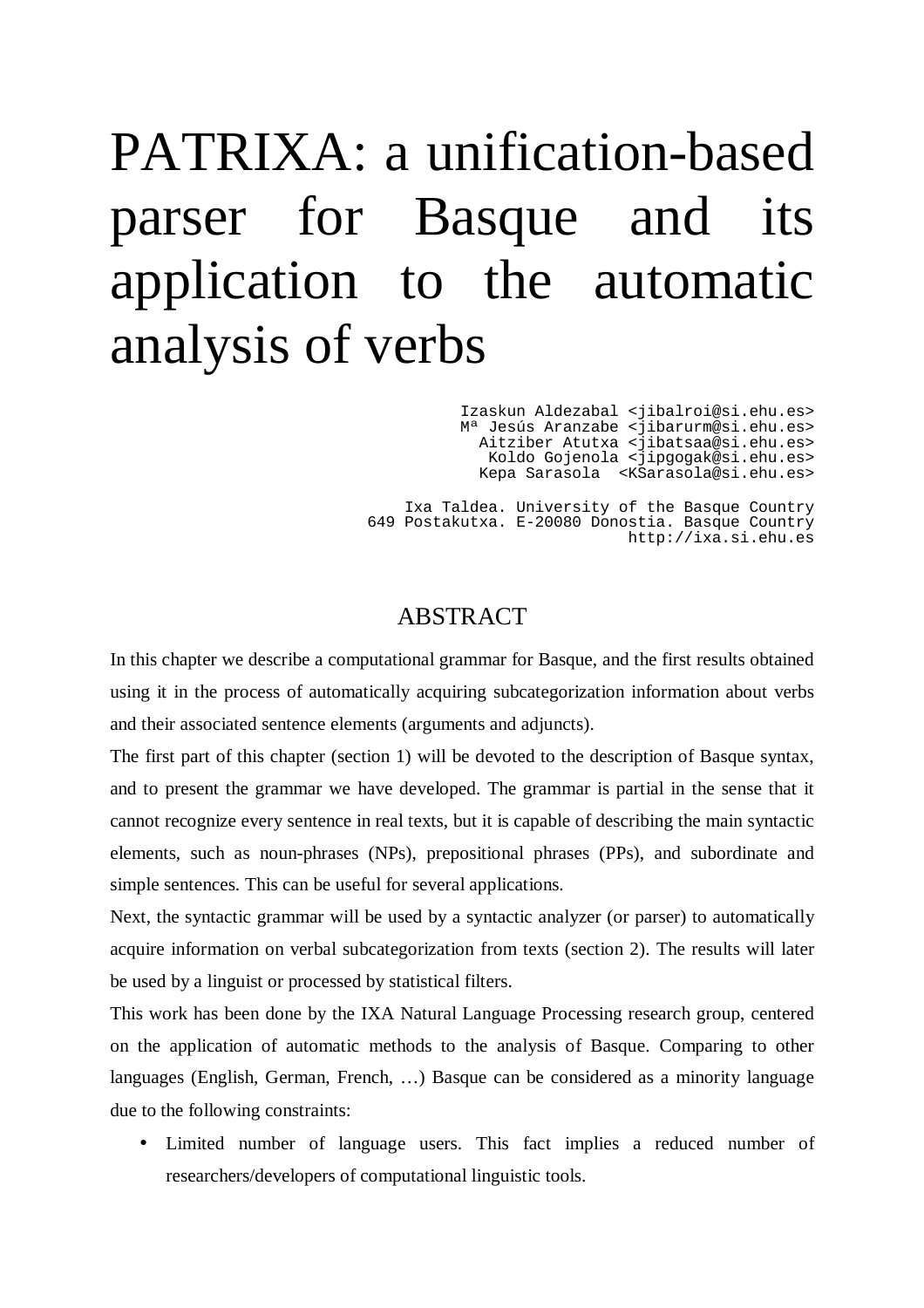• Limited number of language resources, in the form of computational lexicons, grammars, corpora, annotated treebanks or dictionaries.

These are the main reasons that have compelled the IXA group to the development of automatic methods for the analysis of linguistic data. The work described in this chapter is a part of this effort.

# 1 THE SYNTACTIC ANALYZER

## 1.1 A BRIEF INTRODUCTION TO COMPUTATIONAL SYNTAX

The computational treatment of syntax has long been an area of research. From 1950, when the first automatic translation systems were created, many researchers have studied the syntactic relationships among words and the way they are combined to form sentences. However, the task was more difficult than expected. Nowadays, there is no system capable of syntactically analyzing any sentence in real texts, such as newspapers. At the moment, the best syntactic analyzers have been developed for English, but they find an unsolvable obstacle in the form of ambiguity, because many common sentences can produce tens or even hundreds of different syntactic analyses. In this context, we can distinguish two approaches to computational syntax, according to their main objective:

- Full parsing. The aim is to construct more accurate and complete grammars and parsers, with the objective of syntactically analyzing any sentence. As we have noted earlier, the state of the art is still far from this objective.
- Partial parsing. In many systems the objective is not to completely analyze a sentence, but to detect several syntactic elements, such as NPs, verb chains or simple sentences. These pieces of information, also called *chunks* (Abney 1997), are useful for several linguistic applications, as information retrieval or speech synthesis.

Regarding the main kind of knowledge employed, we can classify syntactic analyzers in four groups:

- Unification-based analyzers (Shieber 1986). These systems are based on context-free grammars (Chomsky 1957) with the addition of information to syntactic elements and rules by means of feature structures (see subsection 1.2).
- Finite state analyzers (Karttunen et al. 1997). They are mainly dedicated to partial parsing, that is, they typically distinguish the different components of a sentence. Grammars are defined using regular expressions.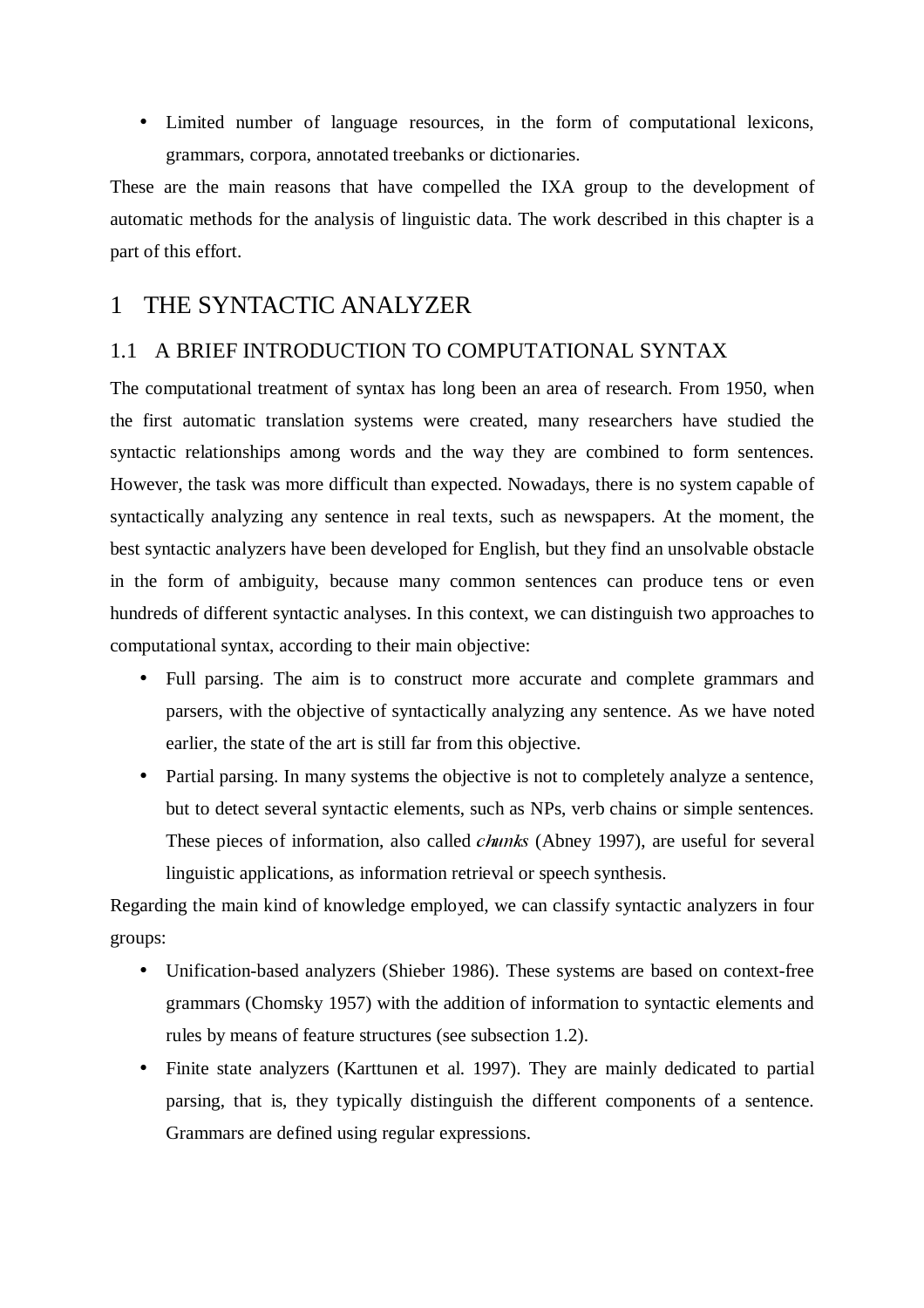- Constraint grammar (Karlsson 1995). To analyze a sentence, this formalism begins with all the options to analyze each individual word-form, and the task of the grammar is to discard as many options as possible until each word contains a single analysis that gives information about number, case, person and syntactic category. This formalism is called reductionistic because it starts from all the possibilities and it ends only when the correct one is selected.
- Statistical methods. These systems automatically acquire syntactic information (in the form of context-free grammars or regular expressions) from big corpora. The information thus obtained is used to analyze new sentences. Usually, statistical methods are not used in isolation, but combined with other methods (Collins 1997).

The IXA natural language processing group has developed two syntactic analyzers for Basque, one using a unification-based formalism and another one based on a Constraint Grammar. Work on this second formalism is described in (Aduriz et al. 1997; Arriola 2000; Aduriz 2000; Aduriz and Arriola 2001). In this chapter we will describe a unification grammar for Basque together with its application to the task of automatically extracting verbal information from text corpora.

Regarding computational grammars and syntactic analyzers for languages other than Basque we can cite the following:

- Natural Language Software Registry: http://registry.dfki.de
- Computational Linguistics (on-line presentations): http://www.ifi.unizh.ch/CL/InteractiveTools.html#as-h2-3296

Or else, if we want to experiment directly with a syntactic analyzer:

- Syntactic analyzer for English: http://www.conexor.fi
- Syntactic analyzer for Spanish (CliC): http://clic.fil.ub.es/equipo/index\_en.shtml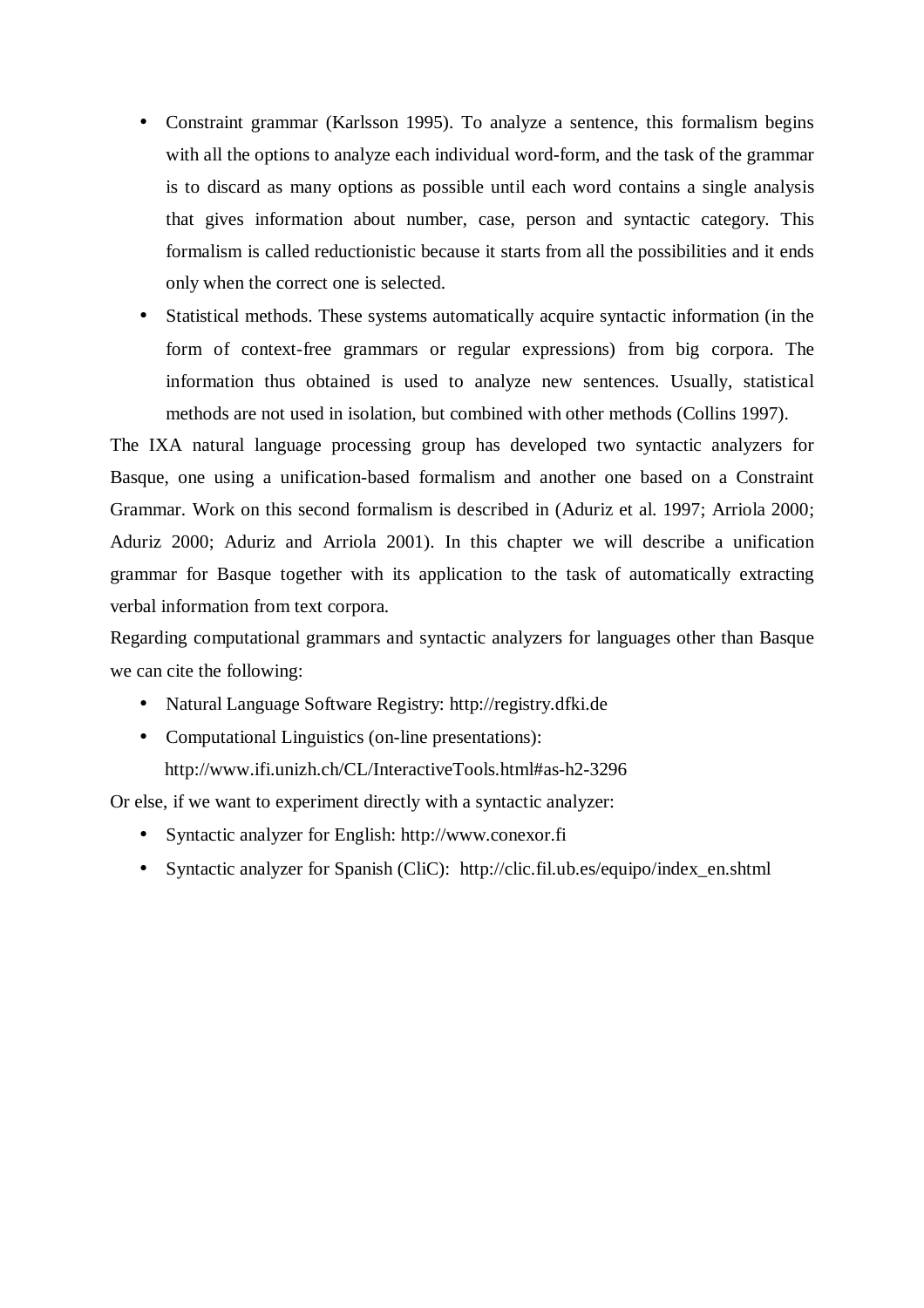#### 1.2 UNIFICATION-BASED GRAMMAR FORMALISMS AND PATR

Unification-based grammar formalisms are based on context-free grammars (CFG). CFGs were formalized by Chomsky (1957), and they define a grammar as shown in Table 1.

|           |               | English grammar | Basque grammar |               |         |  |  |  |
|-----------|---------------|-----------------|----------------|---------------|---------|--|--|--|
|           | $\rightarrow$ | NP VP           |                | $\rightarrow$ | NP VP   |  |  |  |
| VP        | $\rightarrow$ | Verb NP         | VP             | $\rightarrow$ | NP Verb |  |  |  |
| <b>NP</b> | $\rightarrow$ | Noun            | <b>NP</b>      | $\rightarrow$ | Noun    |  |  |  |
| <b>NP</b> | $\rightarrow$ | Det Noun        | NP             | $\rightarrow$ | Pronoun |  |  |  |

Table 1. Two examples of context-free grammars.

Context-free rules are of the form 'a  $\rightarrow$  b' or 'a  $\rightarrow$  b c', where a is a non-terminal syntactic category and  $b$ ,  $c$  are terminals (lexical elements) or non-terminals. Non-terminal symbols  $(S,$ NP, PP, ...) are syntactic categories, while terminals are words or morphemes from a lexicon. The chains of terminal symbols that can be derived from the first symbol (or axiom) of the grammar  $(S$  or sentence in the example) will be the sentences of the language. A sentence belonging to the grammar will be typically described by a tree. For example, Figure 1 shows an analysis tree of a sentence derived using the rules for the Basque grammar in Table 1.



Figure 1. Analysis tree for the sentence 'ni Jon naiz' (My name is Jon).

The formalism of context-free grammars is simple, but there are problems to describe many linguistic phenomena. For example, if we want to specify the agreement between subject and verb in number and person, then the 'S  $\rightarrow$  NP VP' rule would have to be replaced by a number of similar rules, such as 'S  $\rightarrow$  NP\_subj\_sing\_3 VP\_subj\_sing\_3\_abs' or  $'S \rightarrow NP\_subj\_pl\_3 VP\_subj\_pl\_3\_abs$ , and many others.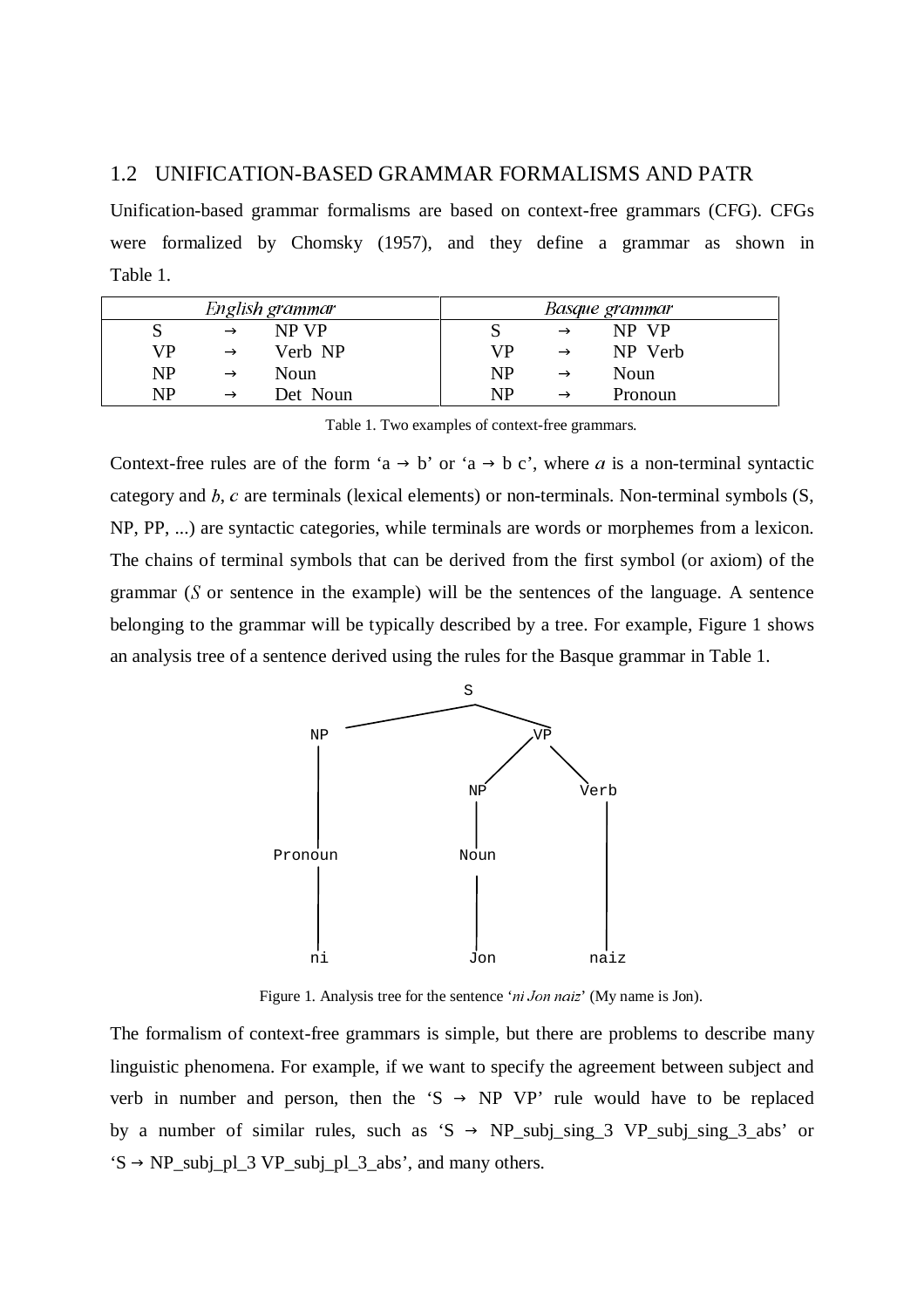Unification-based formalisms (Shieber 1986) were defined to overcome this problem. The main idea is to add information to each syntactic element of context-free grammars by means of feature-structures, and to express the syntactic relationships and constraints using equations on that information. Unification is a useful mechanism for the treatment of Basque syntax, due to its rich word-level information and also to the complexity of the syntactic structures that must be dealt with.

This is an example of a rule, given by Shieber (1986):

 $S \rightarrow NP VP$  $S$  head =  $VP$  head S head subject =  $NP$ 

The base is a context-free rule that expresses one way of forming a sentence. Two unification equations are used to specify constraints among the sentence components. The first equation states that the head of the sentence is that of the VP, while the second one says that the subject of the sentence corresponds to the NP appearing before the VP. The application of these equations will create a feature structure describing the information in the sentence, as in Figure 2, which corresponds to the sentence "The man runs".



Figure 2. Example of a feature structure.

Several kinds of unification-based formalisms have been defined, such as PATR (Shieber 1986), Generalized Phrase Structure Grammar (GPSG, Gazdar et al. 1985), Lexical Functional Grammar (LFG, Bresnan 1982) and Head-Driven Phrase Structure Grammar (HPSG, Pollard and Sag 1994). When developing a computational grammar, there is always a compromise between depth and breadth of analysis. Sometimes the objective is to develop a formal theory of complex linguistic phenomena. The resulting grammar can serve as a tool for the investigation of linguistic phenomena, but will not be very helpful to analyze real texts, because many linguistically interesting sentences do not appear often in common texts. For example, Abaitua (1988) and Zubizarreta (1992) described several kinds of linguistic phenomena of Basque using the LFG formalism. On the other hand, there is another approach, named shallow parsing (Abney 1997), that is based on the analysis of the most frequently occurring phenomena. This allows, using limited resources, to obtain automatic tools capable of doing several tasks, such as information extraction or machine translation.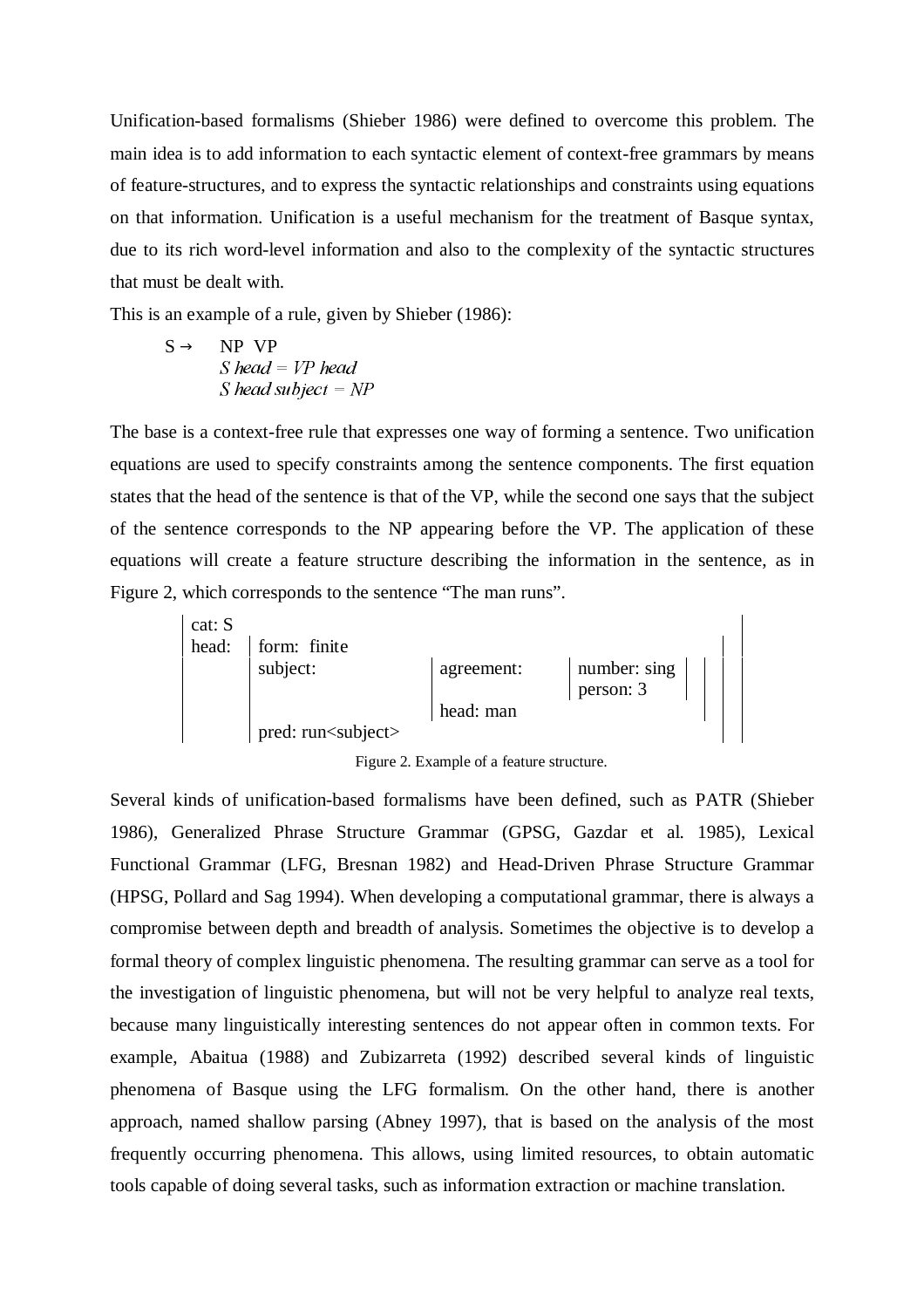We opted for this second option, choosing PATR for the description of Basque syntax, mainly for two reasons:

- To build a computational grammar, we must use the lexical database of Basque (EDBL, Agirre et al. 1995; Aduriz et al. 1998), and this database does not contain all the information required by rich formalisms such as GPSG, LFG or HPSG.
- PATR is a flexible and simple formalism, which can serve in the first attempt to develop a computational syntactic analyzer for Basque. More complex formalisms as LFG and HPSG will be left for future developments.

We will illustrate the main characteristics of the PATR formalism with the grammar in Table 2.

| R1. |    | $X0 \rightarrow X1 X2$  |  |                 |    | R2. $X0 \rightarrow X1$ X2  |  |          |             |
|-----|----|-------------------------|--|-----------------|----|-----------------------------|--|----------|-------------|
|     |    | X0 cat                  |  | $= S$           |    | X0 cat                      |  | $= S$    |             |
|     |    | X1 cat                  |  | $= NP$          |    | X1 cat                      |  | $= S$    |             |
|     |    | X2 cat                  |  | $= S$           |    | X2 cat                      |  | $= NP$   |             |
|     |    | X1 case                 |  | = erg           |    | X2 case                     |  | = erg    |             |
|     |    | X2 subcat erg agr       |  | $= X1$ agr      |    | X1 subcat erg agr           |  |          | $= X2$ agr  |
|     | X0 |                         |  | $= X2$          | X0 |                             |  | $= X1$   |             |
|     |    | X0 subcat erg head = X1 |  |                 |    | $X0$ subcat erg head = $X2$ |  |          |             |
| R3. |    | $X0 \rightarrow X1 X2$  |  |                 |    | $R4. X0 \rightarrow X1$     |  |          |             |
|     |    | X0 cat                  |  | $= NP$          |    | XO cat                      |  | $= S$    |             |
|     |    | X1 cat                  |  | = noun          |    | X1 cat                      |  | $=$ $SV$ |             |
|     |    | X1 type                 |  | $=$ common      |    | X0 subcat                   |  |          | = X1 subcat |
|     |    | X2 cat                  |  | = case-morpheme |    | X0 root                     |  |          | $= X1$ root |
|     |    | X0 head                 |  | $= \times 1$    |    |                             |  |          |             |
|     |    | X0 case                 |  | $= X2$ case     |    |                             |  |          |             |
|     |    | X0 agr                  |  | $= X2$ agr      |    |                             |  |          |             |

Table 2. Example PATR grammar of Basque.

The first rule (R1) combines a sentence (S) with an NP, giving an S (in a context-free grammar it would correspond to the rule 'S  $\rightarrow$  NP S'). The X0 component (parent) is formed combining X1 and X2. The unification equations serve two purposes:

- They express syntactic constraints among the sentence elements.
- They also tell how to combine the information from the sentence components (NP and S in the right part of the rule) to form a new element (S at the left of the rule).

The first three equations of rule R1 define the categories of the syntactic elements participating in the rule. The fourth equation ( $X1$  case = erg') is a constraint imposing that the subject NP must be in the ergative case. The fifth equation ('X2 subcat erg agr = X1 agr') determines whether the NP and the S agree in number, definiteness and person. The sixth equation ( $X0 = X2'$ ) asserts that the sentence (X0) is a projection of the simpler S appearing in the right hand of the rule, that is, they share the same information. Finally, the last equation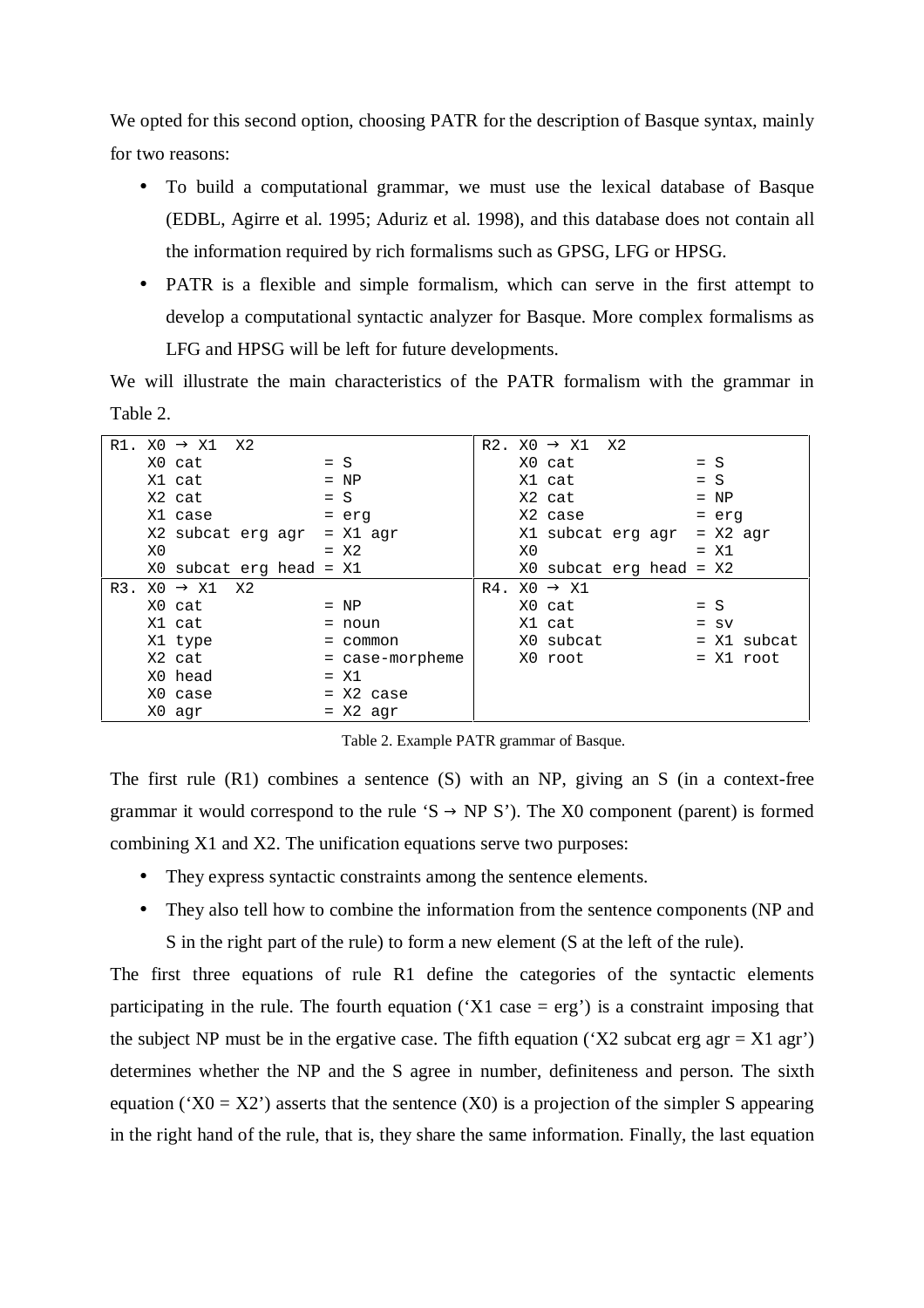('X0 subcat erg head  $= X1'$ ) of rule R1 states that the NP corresponds to the subcategorized ergative argument.

Rule R2 expresses the same phenomenon as in R1, but changing the order of the sentence components ( $S \rightarrow S \ NP$ ). This is how the grammar reflects the free order of Basque. Similar rules must be defined for NPs in absolutive and dative cases, and for subordinate sentences and PPs as well (in our grammar PPs have the same syntactic structure as NPs, differing only in the grammatical case: absolutive, dative and ergative in NPs, and the remaining ones for PPs).

The second line of the table shows rule R3, which defines that an NP can be composed by a noun followed by a case-morpheme ('NP  $\rightarrow$  noun case-morpheme'). This rule links a noun with a morpheme containing information about number, definiteness and case. For example, "etxe(house) + -ari(to)" (to the house).

Rule R4 defines that, in its simplest form, an S is formed by a synthetic verb (sv). Beginning from this basic S, a sentence is formed linking NPs and PPs to it (either to the right or to the left of the verb).

Table 2 shows an example lexicon. The L1 and L2 entries define verbal forms: *dakarte* ((they) bring (it)) and *dakartza* ((he) brings (them)). For each verb the lexicon defines its category (synthetic verb, abbreviated to  $s\nu$ ) and information about subcategorization. L1 is defined as a subject-object verb (ergative + absolutive) where the NP in ergative case must be the third person plural (3p) and the absolutive NP must be third person singular (3s). L2 defines that the ergative and absolutive NPs must be respectively third person singular and plural. L3 and L4 describe case-marking morphemes: absolutive-plural  $(-ak)$  and ergativeplural (-ek). The last line of Table 2 defines two noun entries:  $gizon$  (man) and txakur (dog).

|  | L1. X0 entry                    |           |  | = dakarte |  | L2. X0 entry               |            |  | $=$ dakartza |
|--|---------------------------------|-----------|--|-----------|--|----------------------------|------------|--|--------------|
|  | X0 cat                          |           |  | $=$ $sv$  |  | X0 cat                     |            |  | $=$ $sv$     |
|  | X0 root                         |           |  | = ekarri  |  | X0 root                    |            |  | = ekarri     |
|  | X0 subcat erg agr num = 3p      |           |  |           |  | X0 subcat erg agr num = 3s |            |  |              |
|  | X0 subcat abs agr num = 3s      |           |  |           |  | X0 subcat abs agr num = 3p |            |  |              |
|  | L3. X0 entry                    | $= -ak$   |  |           |  | L4. X0 entry               | $= -ek$    |  |              |
|  | $X0$ cat = case-morpheme        |           |  |           |  | $X0$ cat = case-morpheme   |            |  |              |
|  | $X0 \text{ case } = \text{abs}$ |           |  |           |  | XO case                    | = erg      |  |              |
|  | $X0$ agr num = $3p$             |           |  |           |  | $X0$ agr num = $3p$        |            |  |              |
|  | $X0$ agr def = d                |           |  |           |  | $X0$ agr def = d           |            |  |              |
|  | L5. X0 entry                    | $= gizon$ |  |           |  | L6. X0 entry               | $=$ txakur |  |              |
|  | $X0 \text{ cat} = \text{noun}$  |           |  |           |  | X0 cat                     | $=$ noun   |  |              |
|  | X0 type = common                |           |  |           |  | X0 type                    | = common   |  |              |

Table 3. Example of a lexicon in the PATR formalism.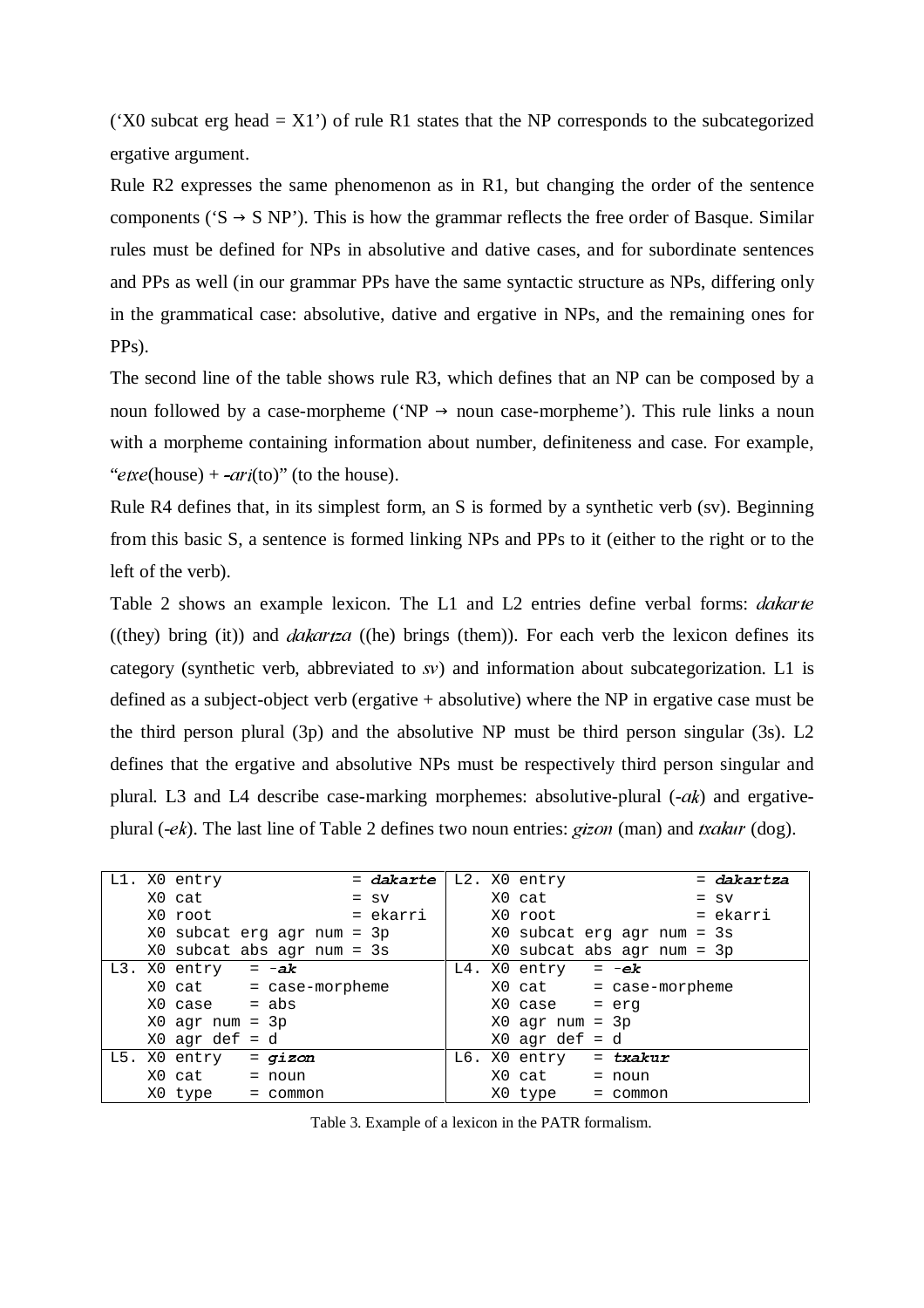Taking this lexicon and the grammar in Table 2, the syntactic analyzer can determine that gizonek dakarte (the men bring (it)) or dakartza txakurrak ((he) brings the dogs) are correct sentences and, conversely, that sentences such as  $*gizonek dakartz$  (\*the men brings (them)) are incorrect, because in this case it does not obey the agreement constraint in R1. Figure 3 presents the syntactic tree representing the analysis of the sentence gizonek dakarte.



Figure 3. Analysis of gizonek dakarte (the men bring (it)).

After explaining the basics of the PATR formalism by an example grammar we will, in the next section, describe the grammar we have developed for Basque.

### 1.3 A COMPUTATIONAL GRAMMAR FOR BASQUE USING THE PATR FORMALISM

If we want to describe Basque syntax, we must take the following facts into account:

• The morpheme is the basic unit of analysis (Goenaga 1980; Abaitua 1988; Abaitua et al. 1992). This implies that both morphology and syntax will be integrated in the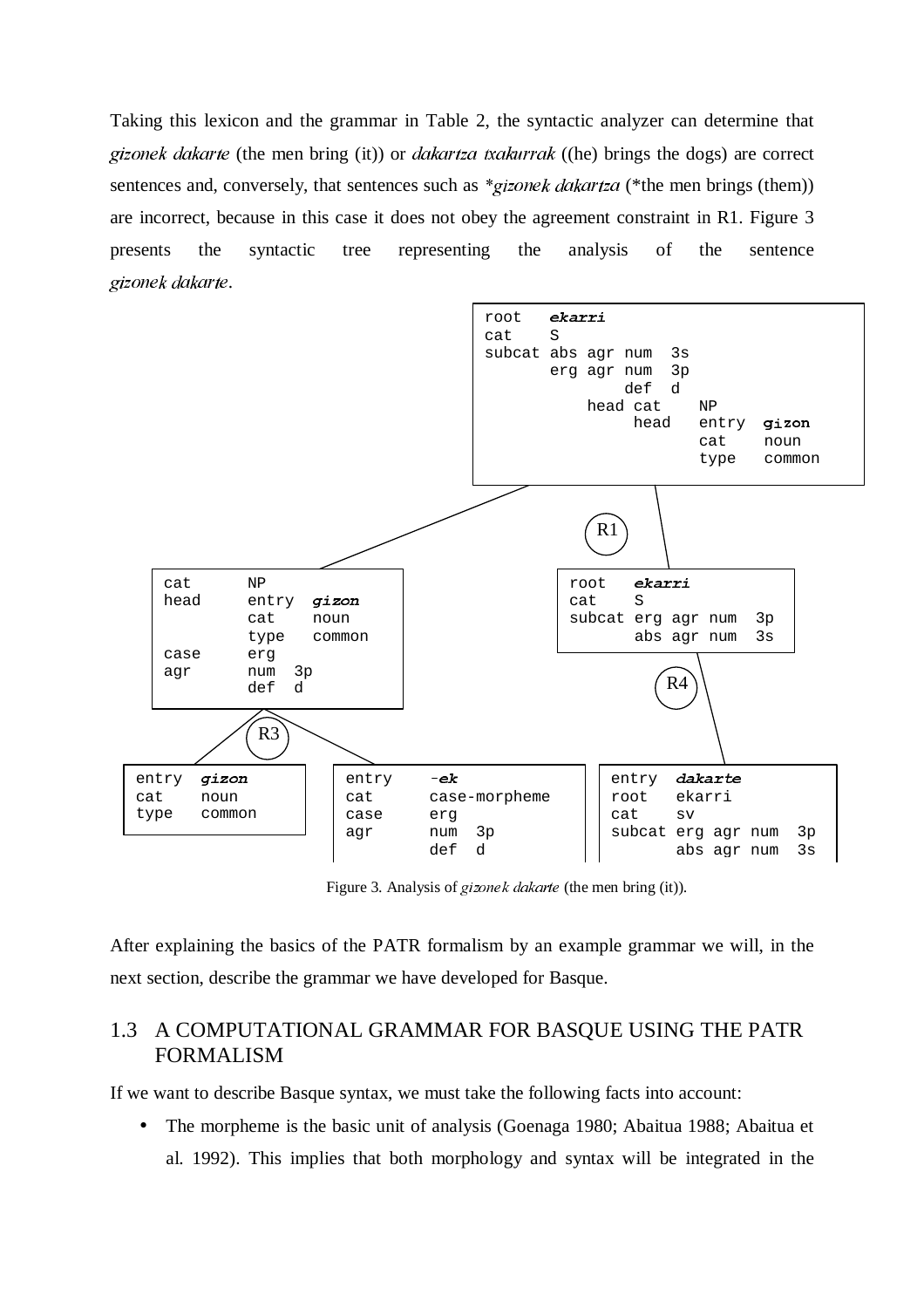grammar, without a sharp limit between them, as it happens in agglutinative languages. This will differ from most European languages, such as English or French. For example, in the NP "gizon + handi + -a" (the big man), the case-morpheme "-a" at the end is not syntactically linked to the adjective "*handi*" (big) but to the whole noun phrase ("gizon handi"). This way the syntactic description is more general and simpler.

- Lexical information is rich. Every lexical entry (and the syntactic elements projected from it) contains information about number, definiteness, case or syntactic functions. The main objective of the grammar will be to adequately combine all this information.
- The lexicon does not contain full subcategorization information. Verbs are the central elements in syntax, both in syntactic theories and in applied systems. From the verbal information, subcategorization is the most complex, specifying how each verb combines with other kinds of elements. In Basque the auxiliary verb conveys information about the subject, object and indirect object (case, number and person), but the lexical database we are using lacks information about main verbs.
- There is agreement between the verb and subject, object and indirect object (corresponding roughly to the ergative, absolutive and dative cases).
- Free order of sentence components. In Basque the order of the main sentence elements (NPs and PPs) is relatively free. This means that in the following example changing the order of subject, object and indirect object gives 24 possible permutations, which are correct sentences in some context:

| Txakurrak    | equnkaria                                    | ahoan        | zekarren. |
|--------------|----------------------------------------------|--------------|-----------|
| The-dog      | the-newspaper                                | in-his-mouth | brought   |
| ergative-3-s | absolutive-3-s                               | inessive-3-s |           |
| subject      | object                                       | modifier     | verb      |
|              | (The dog brought the newspaper in his mouth) |              |           |

We must also say that this flexibility at sentence level is much more restricted for other syntactic elements (for example, inside NPs or subordinated sentences).

Next, we will begin a description of the grammar, showing the structure of NPs and PPs, and then we will continue with the sentence structure.

We have described three main types of NPs (PPs):

1. NPs and PPs with a common noun as head. NPs and PPs end with a case-morpheme (it contains information about case, number and definiteness). Before the noun there could be optional genitive NPs (similar to PP-of in English) and determiners. After the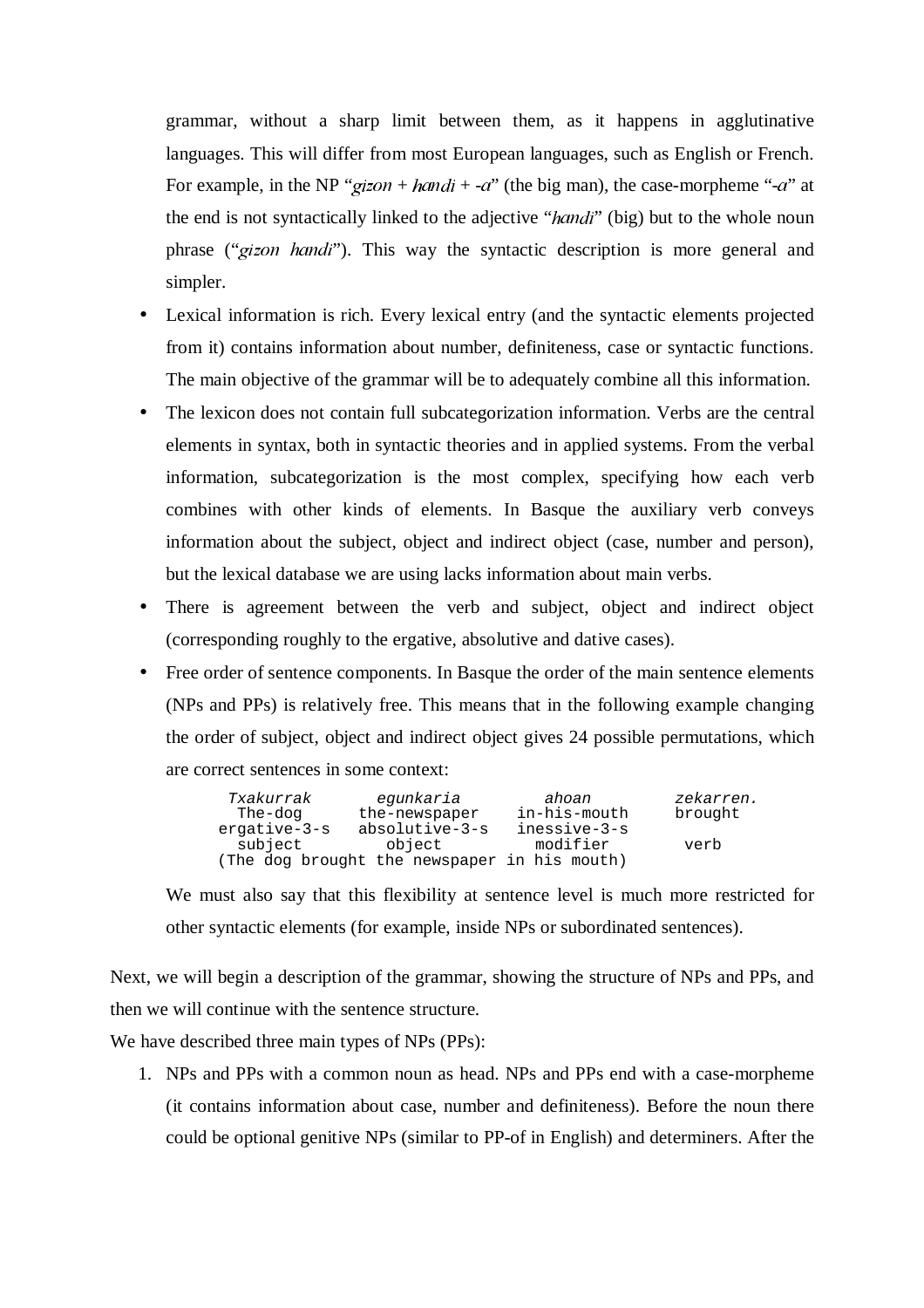noun there could be one or more adjectives and determiners (optional). Unification equations are in charge of checking constraints on order or number:

| $(NP$ -gen $)$<br>etxeko<br>of-the-house<br>(with those old things of the house) | $+$ (det)   | $+$<br>$+$<br>noun<br>gauza<br>thing | (adi)<br>$\div$<br>zahar<br>old | (det)<br>$\div$<br>hori<br>those | case-morpheme<br>ekin<br>with $(3rd-pl)$ |
|----------------------------------------------------------------------------------|-------------|--------------------------------------|---------------------------------|----------------------------------|------------------------------------------|
| etxeko<br>of-the-house<br>(in four old things of the house)                      | lau<br>four | gauza<br>thing                       | zahar<br>old                    |                                  | etan<br>in $(3rd-pl)$                    |
| etxeko<br>of-the-house<br>(regarding the old thing of the house)                 |             | gauza<br>thing                       | zahar<br>old                    |                                  | ari buruz<br>concerning $(3rd-sg)$       |

2. NPs (or PPs) with a proper noun as head. There are optional genitive NPs, but neither adjectives nor determiners are accepted:

| $(NP$ -gen $)$       | + | proper-noun | $\div$ | case-morpheme |
|----------------------|---|-------------|--------|---------------|
| Donostiako           |   | Jon-        |        | r1            |
| of-Donostia          |   | Jon         |        | īΩ            |
| (to Jon of Donostia) |   |             |        |               |

3. NPs with a pronoun as head. They only admit the case morpheme:



These descriptions are relatively simple but not 100% complete, because there are exceptions to some of the principles stated. For example, in NPs formed by a proper noun it could be correct to use adjectives in some contexts, but the inclusion of this fact would have several disadvantages:

- The grammar would be considerably more complicated.
- The resulting ambiguity would increase. It is usual to have tens of analysis for many sentences, due to lexical ambiguity (several analysis per word-form) and syntactic ambiguity (when a part of a sentence can be analyzed by different rules). The inclusion of exceptional cases has the effect of dramatically increasing ambiguity.
- The introduction of new possibilities, although correct in some context, only would account for a very small fraction of sentences in real texts. As our objective is to use the analyzer as a tool for the analysis of written texts, we decided not to include the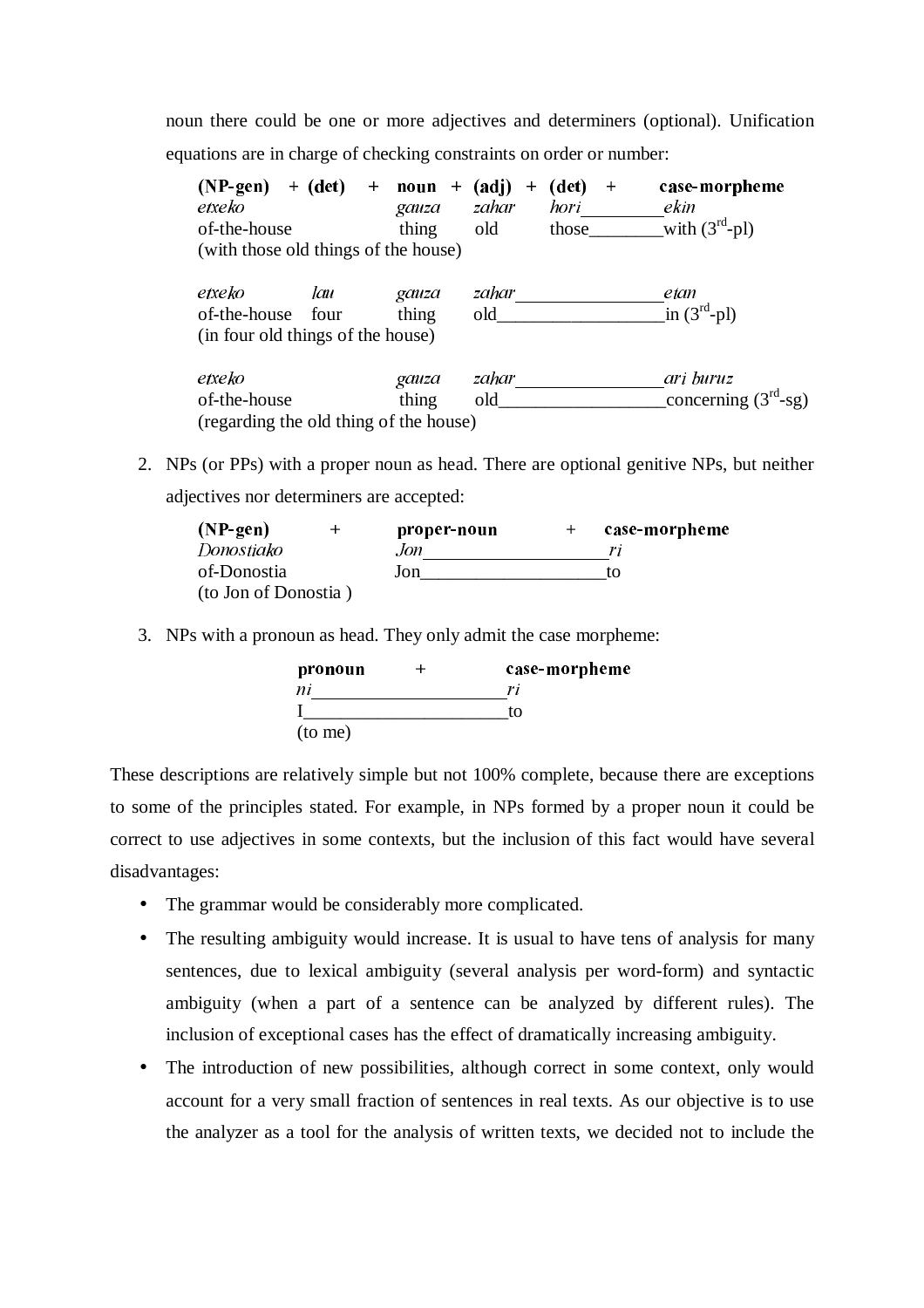special rules in the grammar, as most of them would describe phenomena that do not have even a single instance in the corpora we have studied.

In order to accept the described kinds of syntactic structures, we have defined several auxiliary syntactic categories np1, np2 and np3, starting from the simplest categories to the most complex ones. Finally, adding a case-morpheme to the highest-level structure (np3) forms the category npc ( $NP + case$ ), that corresponds to an English NP or PP (in fact, they are distinguished by their case: absolutive, ergative and dative for NPs, and the rest of the cases for PPs).

We have taken a broad definition of a case-morpheme. It will describe a suffix containing information about number, case and definiteness. Moreover, we have defined complex suffixes (postpositions) formed by the combination of a suffix with a different word (for example, we take  $-ri$  buruz as a suffix, as in zinemari buruz (about the cinema)).

|   |                          |     | Rule                                                 | Examples                                                                                                                                                                                             |
|---|--------------------------|-----|------------------------------------------------------|------------------------------------------------------------------------------------------------------------------------------------------------------------------------------------------------------|
| 1 | $np1 \rightarrow$        |     | noun adj                                             | etxe EDER (NICE house)                                                                                                                                                                               |
|   |                          |     | noun                                                 | <i>etxe</i> (house)                                                                                                                                                                                  |
| 2 | $np2 \rightarrow$        |     | det<br>np1                                           | <b>ZENBAIT</b> etxe eder (SEVERAL nice houses)                                                                                                                                                       |
|   |                          |     | det<br>np1                                           | HIRU etxe eder (THREE nice houses)                                                                                                                                                                   |
|   |                          |     | np1 det                                              | <i>etxe eder BAT</i> (ONE nice house)                                                                                                                                                                |
|   |                          |     | proper-noun                                          | <i>JOHN</i>                                                                                                                                                                                          |
|   |                          |     | np1                                                  | <i>etxe eder</i> (nice house)                                                                                                                                                                        |
| 3 | $np3 \rightarrow$        |     | $np$ -gen $np2$                                      | MENDI HORRETAKO zenbait etxe eder<br>(several nice houses OF THAT)<br><b>MOUNTAIN</b> )                                                                                                              |
|   |                          |     | pronoun                                              | $ZU$ (you)                                                                                                                                                                                           |
|   |                          |     | np2                                                  | zenbait etxe eder (several nice houses)                                                                                                                                                              |
| 4 | $\text{npc} \rightarrow$ | np3 | case-morpheme                                        | etxe ederrEKIN (WITH the nice houses)<br>mendiko zenbait etxe ederrAK<br>(several nice houses of the mountain)<br>mendiko zenbait etxeRI BURUZ<br>(REGARDING several nice houses of the<br>mountain) |
| 5 |                          |     | $np$ -gen $\rightarrow$ $np3$ case-morpheme(gen/gel) | <i>mendi horretaKO</i> (OF that mountain)                                                                                                                                                            |

The following rules show the structure of NPs and  $PPs^1$ :

 $\overline{a}$ 

Table 4. Grammar rules for NPs.

<sup>&</sup>lt;sup>1</sup> The example rules are a simplification of the actual rules. As we have explained before, each rule will have an associated set of unification equations describing syntactic restrictions among its components.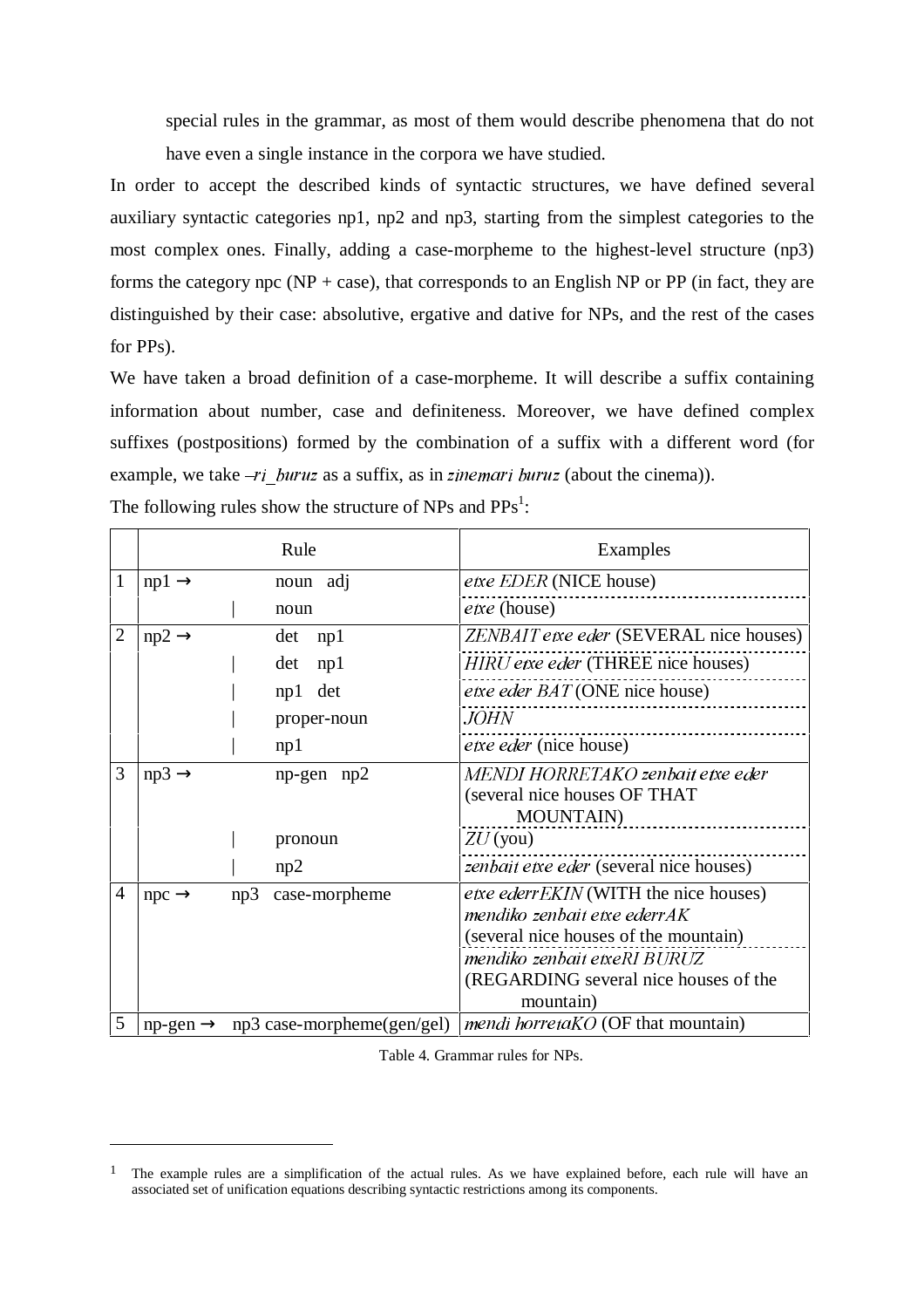The structure of the genitive NP (np-gen in rule 5) is the same as for a general NP, where the case must be one of the two genitives (gen (possessive) and gel (locative)).

In the analysis of a sentence, we do not distinguish the subject from other NPs. A sentence will be a projection of a verb-phrase (VP). The simplest VP is formed by a verb (synthetic or formed by a main verb plus an auxiliary verb). After recognizing the verb, its dependents will be added one by one either to the left or to the right, using the rules in Table 5.

|    | Rule                                                          | Examples                                                                            |
|----|---------------------------------------------------------------|-------------------------------------------------------------------------------------|
| 6  | synthetic-verb<br>$vp \rightarrow$                            | ((he) brings (them))<br>dakartza                                                    |
| 7  | main-verb aux-verb<br>$vp \rightarrow$                        | ((they) have seen (him))<br>ikusi dute                                              |
| 8  | npc(erg)<br>$vp \rightarrow$<br>vp                            | GIZONEK ikusi dute (THE MEN have seen (it))                                         |
|    | npc(abs)<br>vp                                                | GIZONAK ikusi dituzte                                                               |
|    | npc(data)<br>vp                                               | ((they) have seen THE MEN)<br>GIZONARI eman dio<br>((he) has given (it) TO THE MAN) |
|    | npc(erg)<br>vp                                                | <i>ikusi dute GIZONEK</i> (THE MEN have seen (it))                                  |
|    | npc(abs)<br>vp                                                | <i>ikusi dituzte GIZONAK</i><br>((they) have seen THE MEN)                          |
|    | npc(data)<br>vp                                               | eman dio GIZONARI<br>$($ (he) has given $($ it) TO THE MAN $)$                      |
| 9  | $vp \rightarrow$<br>npc(not abs, erg or dat)<br>vp            | <b>GIZON HORREKIN ikusi dute</b><br>((they) have seen (him) WITH THAT MAN)          |
|    | $10 \vert \text{vp} \rightarrow$<br>adb<br>vp                 | GAUR egin dut<br>$($ (I) have done $(it)$ TODAY $)$                                 |
|    | 11 $vp \rightarrow$<br>subord-modal-temp vp                   | HONA NENTORRELA ikusi dut<br>((I) saw (it) WHILE COMING HERE)                       |
|    | subord-ind-interrog. vp                                       | EA JOAN DEN galdetu du<br>((he) asked WHETHER HE WAS GONE)                          |
|    | subord-completive<br>vp                                       | ETORRI DIRELA jakin da<br>((it) has been known THAT THEY HAVE COME)                 |
| 12 | subord-completive $\rightarrow$<br>subord-suffix<br><b>VD</b> | Hona nentorrELA (THAT (I) was coming here)                                          |

Table 5. Grammar rules for sentences.

- 1. Rules 6 and 7 express the simplest way to form an VP, that is, a sentence. It is formed either by a synthetic verb or by the combination of a main verb with an auxiliary verb.
- 2. Rules for analyzing the grammatical cases (rule 8 in Table 5). NPs in the ergative, absolutive and dative case must agree with the verb in number, case and person. The three rules are duplicated in order to account for free constituent order.
- 3. Rules for adjuncts (rule 9). These rules account for all the cases (instrumental, inessive, …) apart from the grammatical ones.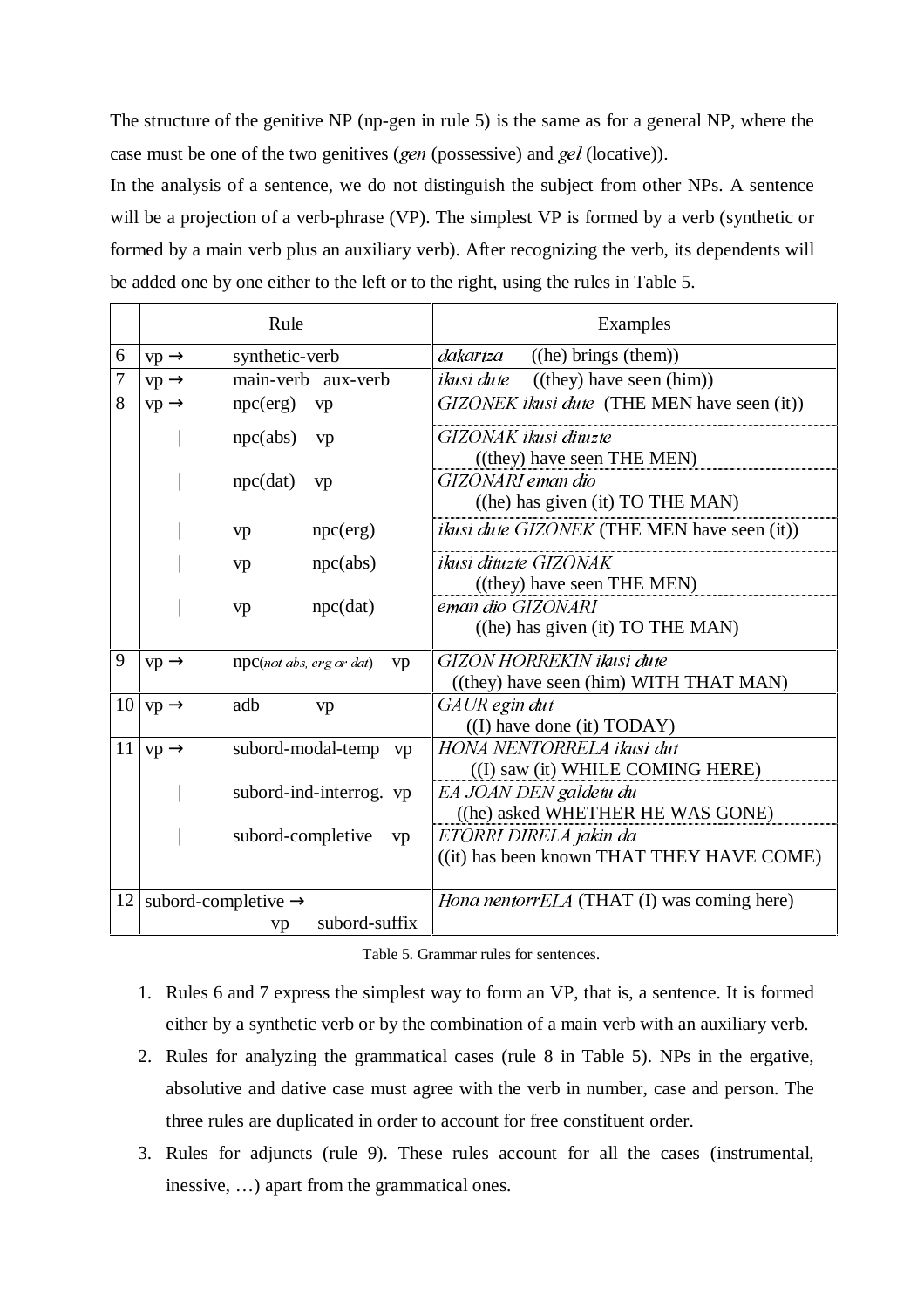As before, there will be a corresponding rule that accepts an adjunct after the verb.

- 4. Rules for adverbs (see rule 10).
- 5. Rules for linking subordinated sentences to a verb: completive, indirect interrogative, modal and temporal (see rule 11).
- 6. Rules for subordinated sentences. They are formed by adding a subordination suffix to a sentence (see rule 12).

The grammar contains a total of 90 rules, each one with an average of 15 equations. As we have explained before, the rules are more complex than the ones presented. Example 1 shows a part of the rule "np3  $\rightarrow$  np-gen + np2".

| x0 ---> x1. x2 |             |                         |                                                           |         |                           |                        |  |
|----------------|-------------|-------------------------|-----------------------------------------------------------|---------|---------------------------|------------------------|--|
|                | X0 cat      |                         |                                                           | $= np3$ |                           |                        |  |
|                | X1 cat      |                         |                                                           |         | $= np-qen$                |                        |  |
|                | X2 cat      |                         |                                                           | $= np2$ |                           |                        |  |
|                | X0 sint agr |                         |                                                           |         | $= X2 \sin t \text{ agr}$ |                        |  |
|                | X0 lexhead  |                         |                                                           |         | = X2 lexhead              |                        |  |
|                |             | X0 sint elements np-gen |                                                           |         |                           | = X1 sint np-gen       |  |
|                |             | XO sint elements adj    |                                                           |         |                           | = X2 sint elements adj |  |
|                |             |                         | X0 sint elements determiner = X2 sint elements determiner |         |                           |                        |  |
|                |             | X0 sint head agr        |                                                           |         |                           | $= X2 \sin t$ head agr |  |
|                |             |                         |                                                           |         |                           |                        |  |
|                |             |                         |                                                           |         |                           |                        |  |

Example 1. Grammar rule.

As the resulting grammar uses a broad-coverage lexical database, we can say that the analyzer is capable of analyzing any NP (or PP) in real texts, also verifying agreement among the component elements, added to the proper use of determiners. This also happens with sequences of the following syntactic elements not separated by punctuation marks:

- Verbs and verb chains.
- NPs (grammatical cases: ergative, absolutive and dative).
- Adjuncts (NPs in cases other than the three grammatical ones).
- Adverbs
- Nominalized verbs.
- Relative, completive and modal subordinate clauses.
- Temporal subordinate clauses.
- Indirect interrogatives.
- Simple sentences using all the previous elements. The rich agreement between the verb and the main sentence constituents (subject, object and second object) in case, number and person is verified. As we explained before, sentence analysis is performed up to the level of phenomena that can be described using only syntactic information now included in the lexicon.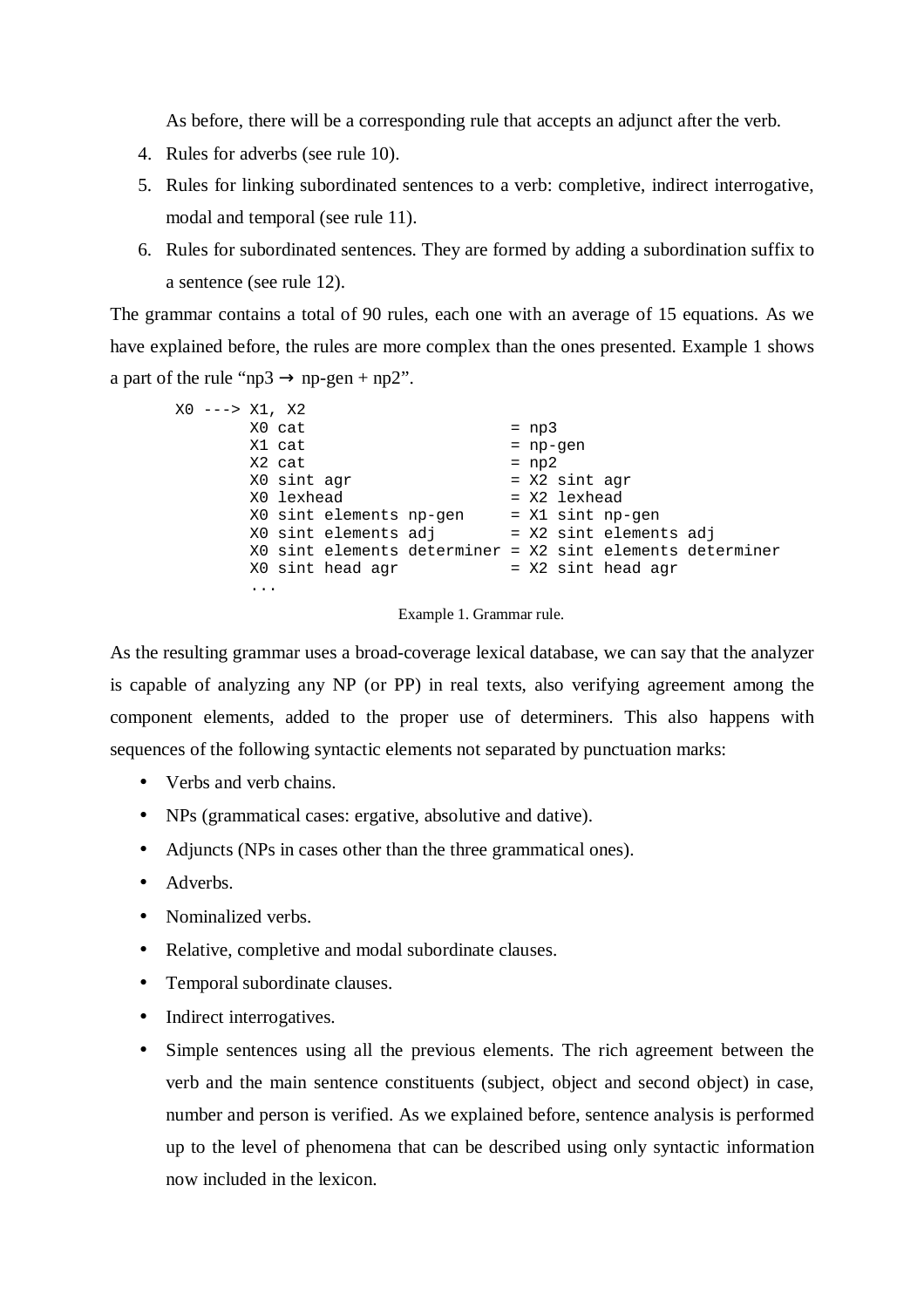#### 1.4 EXAMPLES

Figure 4 shows the analysis of the NP 'gure etxe polit hark' (that nice house of us). The union of np-gen (of us) and np2 (that nice house) gives an element of category np3, and adding the final case-morpheme  $(-ak)$  gives the final NP (npc).



Figure 4. Analysis of 'gure etxe polit hark' (that nice house of us).

Figure 5 shows the analysis of the sentence 'etxera zetorrela jakin du'. In this example, a completive subordinated sentence 'etxera zetorrela' (that he came to the house) is linked to the main sentence ( $'jakin\,du'$ ).



Figure 5. Analysis of 'etxera zetorrela jakin du' ((he) knew that he came to the house).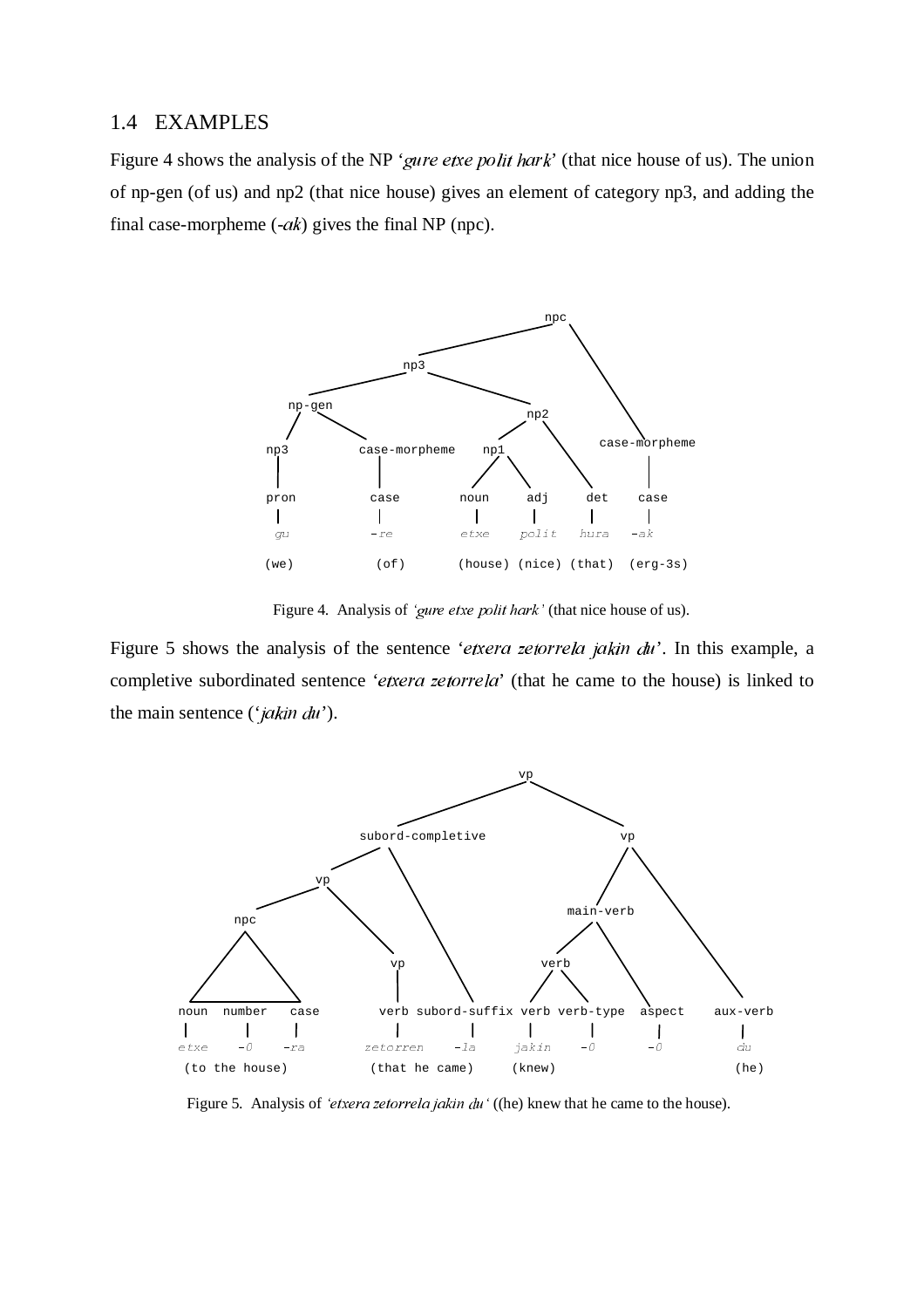#### 1.5 SUMMARY

In the first part of this chapter we have presented the core of PATRIXA, a computational syntactic grammar of Basque. As the lexical coverage is very robust (more than 70,000 lexical entries from the Lexical Database of Basque are used), we can say that the syntactic analyzer provides a good coverage of syntactic elements for the analysis of real texts (newspapers or written texts). The grammar describes extensively NPs, PPs, subordinate sentences and simple sentences.

The grammar can be useful from two perspectives. First, it can be a tool for linguists, helping them in the examination of corpora. The analyzer will give the possibility of finding the syntactic structures present in written texts. Second, it can also be useful for several applications, such as information retrieval or machine translation, where it is crucial the determination of basic syntactic units as the ones found by the analyzer.

In order to obtain deep syntactic analysis of sentences, we think that the next step should be the inclusion of verbal subcategorization information in the grammar. For that reason, we have used the syntactic analyzer to automatically acquire information about verbs and their complements from text corpora. These experiments will be described in section 2.

# 2 APPLICATION TO THE AUTOMATIC ANALYSIS OF TEXT **CORPORA**

In this section we will describe the application of the syntactic analyzer to the extraction of information about 1,400 verbs from a newspaper corpus, followed by a preliminary evaluation of the results. These results will be used for both manual and automatic examination (Aldezabal et al. 1998, 2000, 2001).

The acquisition of lexical information is an ineludible step in many applications, ranging from lexicography (construction of dictionaries) to automatic systems, such as machine translation or automatic text understanding. Most of the recent syntactic theories project syntactic structure from the lexicon, where every verbal entry will contain information about predicate subcategorization, including the number and type of arguments, semantic selectional preferences, and so on (Briscoe and Carroll 1997). Manual acquisition of lexical information is reliable and accurate in general, but it is also a costly enterprise, because of the need of highly specialized experts (linguists) in a very time-consuming process. Moreover, manual encoding also faces the problems of errors, such as omission of relevant information or, conversely, adding information based on a linguist's intuitions which do not match with real occurrences. To that we must also add that predicate subcategorization is associated with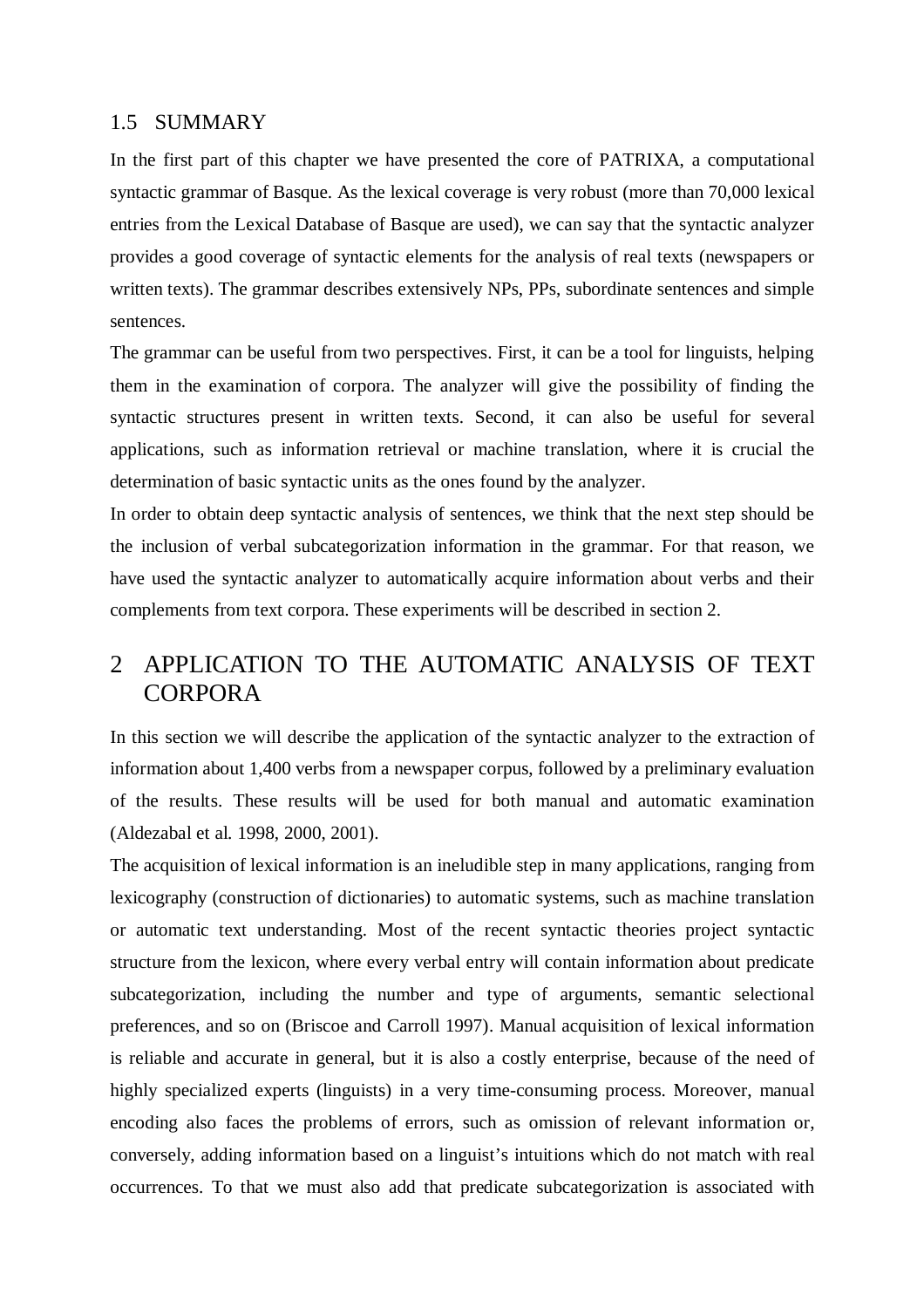

Figure 6. Input sentence and result for the verb *esan* (say).

lexical senses, which vary with the corpus or domain. The huge size of the now available corpora demands successive extensions of the lexicons, to include corpus-specific information or to augment the available lexical information.

For that reason, we have explored the possibility of using computers to help in the process of lexical acquisition. Automatic methods will never get the reliability of a linguist expert, but they can be helpful in several cases:

- The information gathered automatically can be validated by experts. This way, the linguist gets rid of the most mechanical task of examining hundreds of text sentences.
- In cases where it is not feasible to dedicate people to the task of lexical acquisition, automatically collected information could serve as an approximation useful for several applications. The reliability of the approximation can be evaluated examining a small fraction of the extracted information.

In our experiment, we have automatically examined more than 1,000,000 words of newspaper text obtaining, for each of 1,400 verbs, the set of sentences containing each verb and the elements associated with it (arguments and/or adjuncts), marking each element with information about case, number or type of subordinated sentence. Figure 6 shows the result obtained by the system when examining the verb  $esan$  (say). The syntactic analyzer first tries to analyze the whole sentence. As the grammar is partial and the sentences long, many times the analyzer does not find an analysis for all the sentence, but it can obtain the main syntactic components. In a second phase of the process, the analyzer looks up the syntactic elements surrounding the target verb  $(e \sin \theta)$  and determines which of them are the most plausible arguments or adjuncts. This way, the result is the last line in Figure 6, where the verb is linked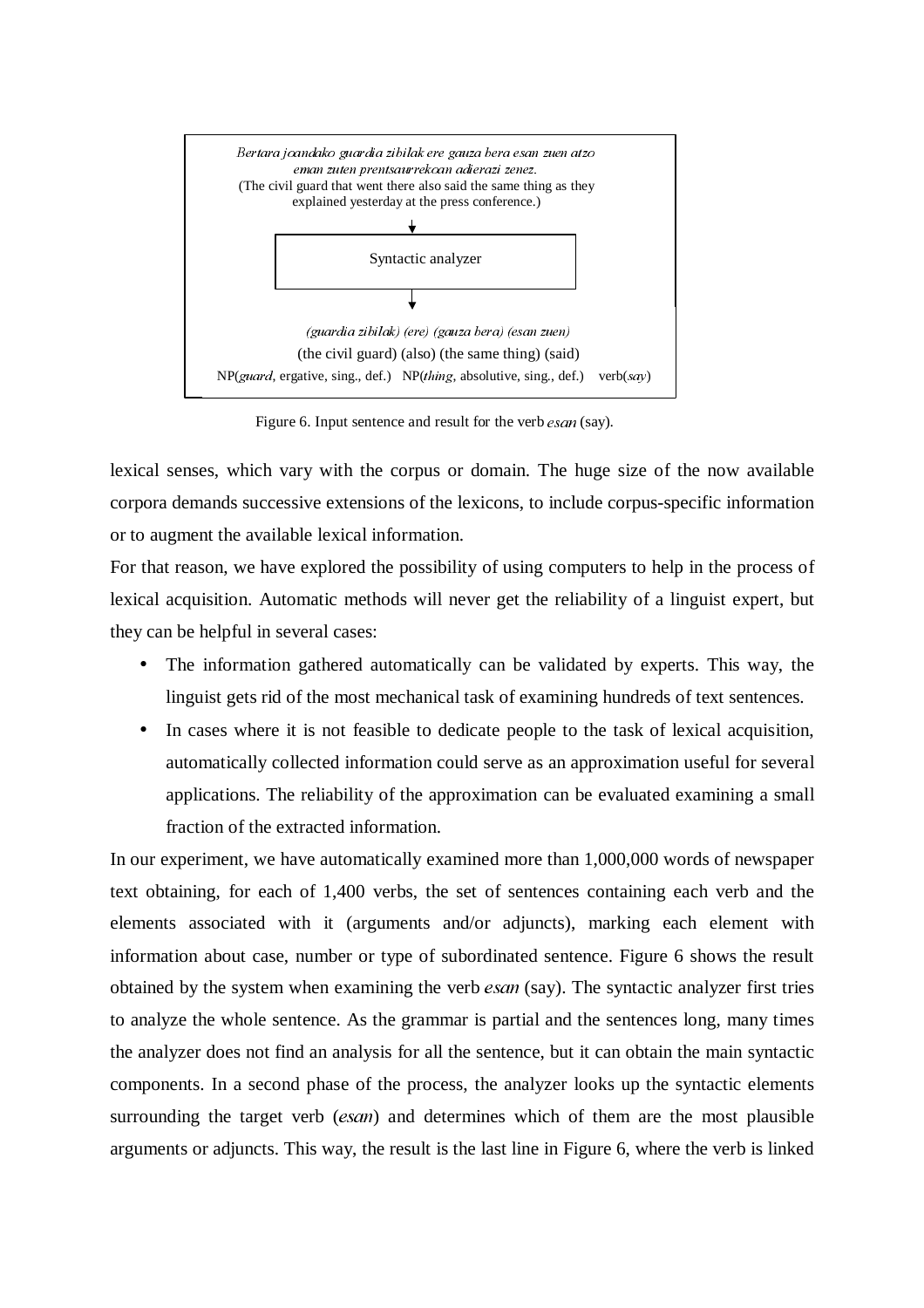with two NPs (ergative and absolutive). This kind of information can be useful for an ulterior manual or automatic determination of subcategorization frames.

Subsection 2.1 will review previous works on the automatic acquisition of subcategorization information. Next, we will describe the architecture of the system (subsection 2.2), together with the linguistically relevant aspects of the experiment. In subsection 2.3 we will examine the results.

## 2.1 PREVIOUS WORK ON THE ACQUISITION OF SUBCATEGORIZATION INFORMATION

Concerning the acquisition of verb subcategorization information, there are proposals ranging from manual examination of corpora (Grishman et al. 1994) to fully automatic approaches. (Briscoe and Carroll 1997; Carroll et al. 1998) describe a grammar based experiment for the extraction of subcategorization frames with their associated relative frequencies, obtaining 76.6% precision and 43.4% recall.

(Kuhn et al. 1998) compare two approaches for the acquisition of subcategorization information: a corpus query pattern based approach (no grammar, using regular expressions on morphologically analyzed word forms) and a grammar based approach (in a way similar to (Briscoe and Carroll 1997)). Both are applied to the problem of acquiring subcategorization instances of 3 subcategorization frames, showing that the grammar based approach improves results specially in recall, due mainly to the higher-level knowledge encoded in the grammar. Comparing with our work, we think that our system is situated between the two approaches, as we will use a partial parser. Our objective is more ambitious in the sense that we try to find all the subcategorization instances, rather than distinguishing among 3 previously selected frames.

On the statistical side, (Carroll and Rooth 1998) present a learning technique for subcategorization frames based on a probabilistic lexicalized grammar and the Expectation Maximization algorithm using unmarked corpora. The results are promising, although the method is still computationally expensive and requires big corpora (50 million words).

#### 2.2 DESCRIPTION OF THE PROCESS

We have developed a parsing system divided in several main modules: the unification-based parser that we have presented in section 1 is the core of the system (see Figure 7). Prior to parsing, there is another step concerned with morphological analysis and disambiguation,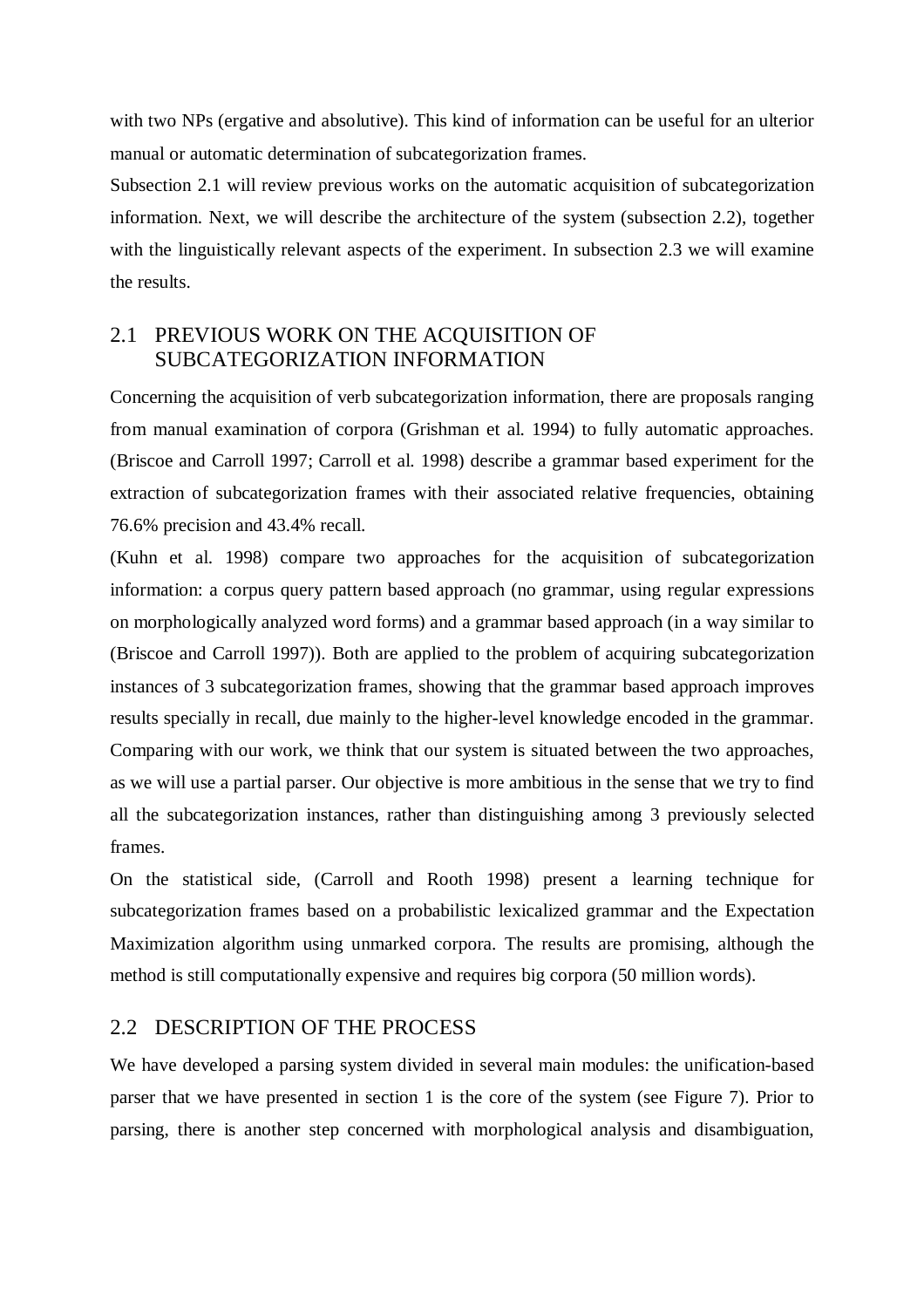

Figure 7. Description of the system.

using the basic tools for Basque that have been developed in previous projects. These are the main modules of our system:

- The lexical database. As we have commented earlier, it is a large repository of lexical information, with about 70.000 entries (including lemmas and declension/derivational morphemes), each one with its associated linguistic features, like category, subcategory, case and number, contained in a commercial database management system.
- Morphological analysis and segmentation. Inflectional morphology of Basque was completely described in (Alegria et al. 1996). This system applies Two-Level Morphology (Koskenniemi 1983) for the morphological description and obtains for each word its segmentation(s) into component morphemes, where each morpheme is associated with its corresponding features in the lexicon. The segmentation module has full coverage of free-running texts in Basque, and it is capable of treating unknown words and non-standard forms, such as dialectal variants and typical errors (Aduriz et al. 2003).
- Morphological disambiguation. A disambiguation system was implemented for the assignment of the correct lemma and part-of-speech to each token in a corpus (Ezeiza et al. 1998) taking the context into account, by means of statistical (Hidden Markov Models) and hand-crafted rules in the Constraint Grammar formalism (Samuelsson and Voutilainen 1997, Karlsson et al. 1995, Aduriz et al. 1997). This tool reduces the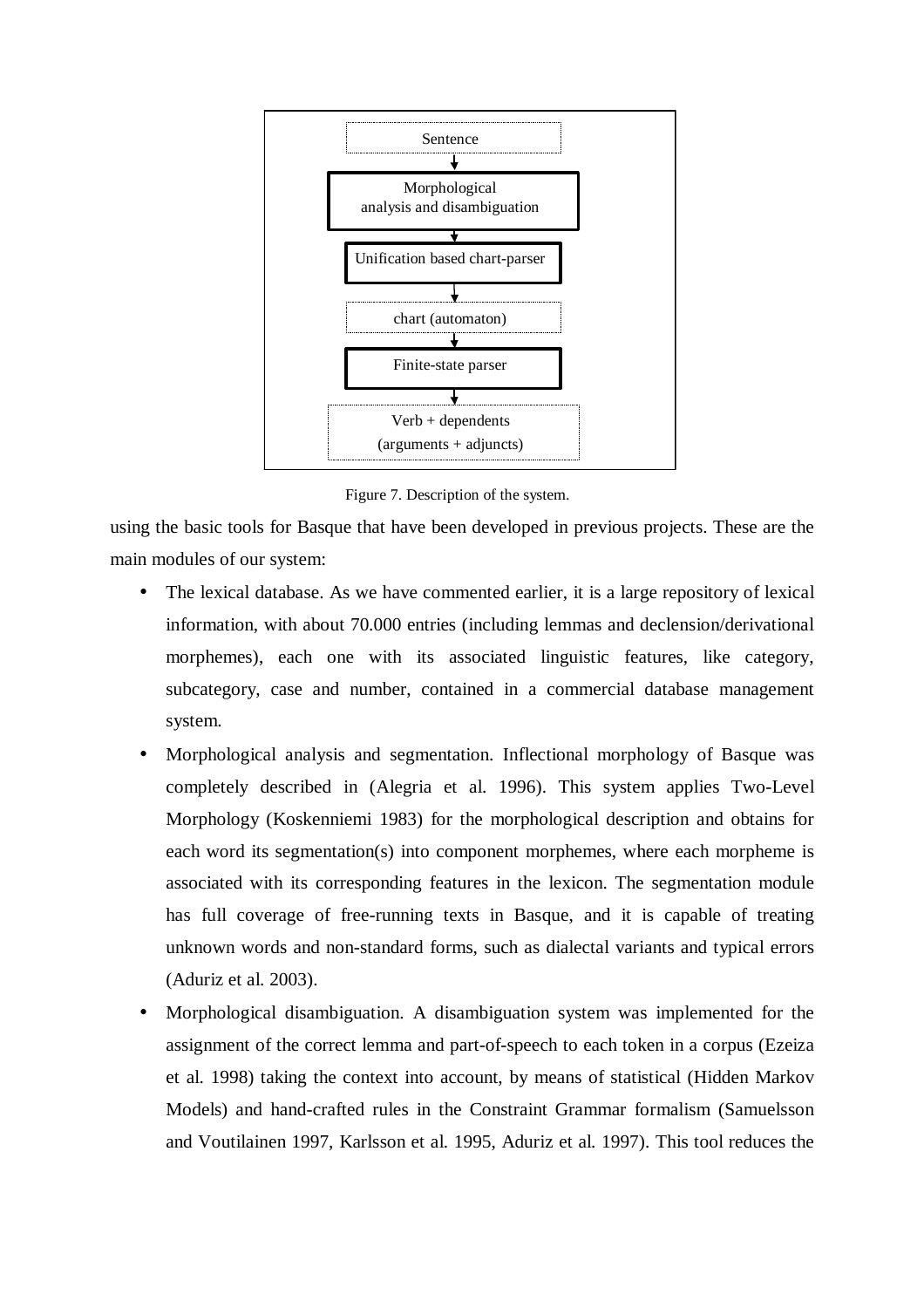high word-level ambiguity from 2.65 to 1.19 interpretations, still leaving a number of interpretations per word.

- Unification-based chart parsing. The syntactic analyzer presented in section 1 recognizes the main syntactic units of the sentence, described in the unification-based PATR grammar of Basque.
- After the partial parser has obtained the main syntactic components of the sentence, there are multiple readings for each sentence, as a result of both morphological ambiguity (1.19 interpretations per word-form after morphological disambiguation) and syntactic ambiguities introduced by the partial parser. For this reason, we have also developed a finite-state grammar that performs syntactic disambiguation and filtering of the results. This grammar consists of a set of regular expressions and transducers for both disambiguation and determination of clause boundaries, in order to exactly delimit the syntactic elements corresponding to each verb (Aldezabal et al. 2003). The finite state filter has been implemented using the Xerox Finite State Tool (XFST, Karttunen et al. 1997).

#### 2.2.1 Size and type of the corpus

In the present work we have used newspaper texts from "Euskaldunon Egunkaria", ranging from January 1999 to May 2000. This corpus offers a rich variety of text types, using standard Basque. It contains 111,000 sentences (more than one million words). In a preliminary stage of this work we also used the *Statistical corpus of 20th Century Basque* (UZEI 2003).

#### 2.2.2 Number of verbs

We selected a preliminary set of 1,400 verbs appearing in the corpus. From them, 400 had more than 50 occurrences in the corpus, which we have taken as the minimum for the results to be representative.

#### 2.2.3 Data extraction method

After doing some preliminary tests and a manual verification of the results, we defined several procedures to be applied, related with specific features of Basque, with the aim of improving the reliability of the results. The resulting procedures are the following:

1. Grouping of cases and subordination suffixes. Basque has a high number of cases and subordination suffixes. In our grammar we have described 61 different types. Concerning the verb, however, several of them perform a similar function. We will not go into details about what we have defined as a "similar function". The grouping was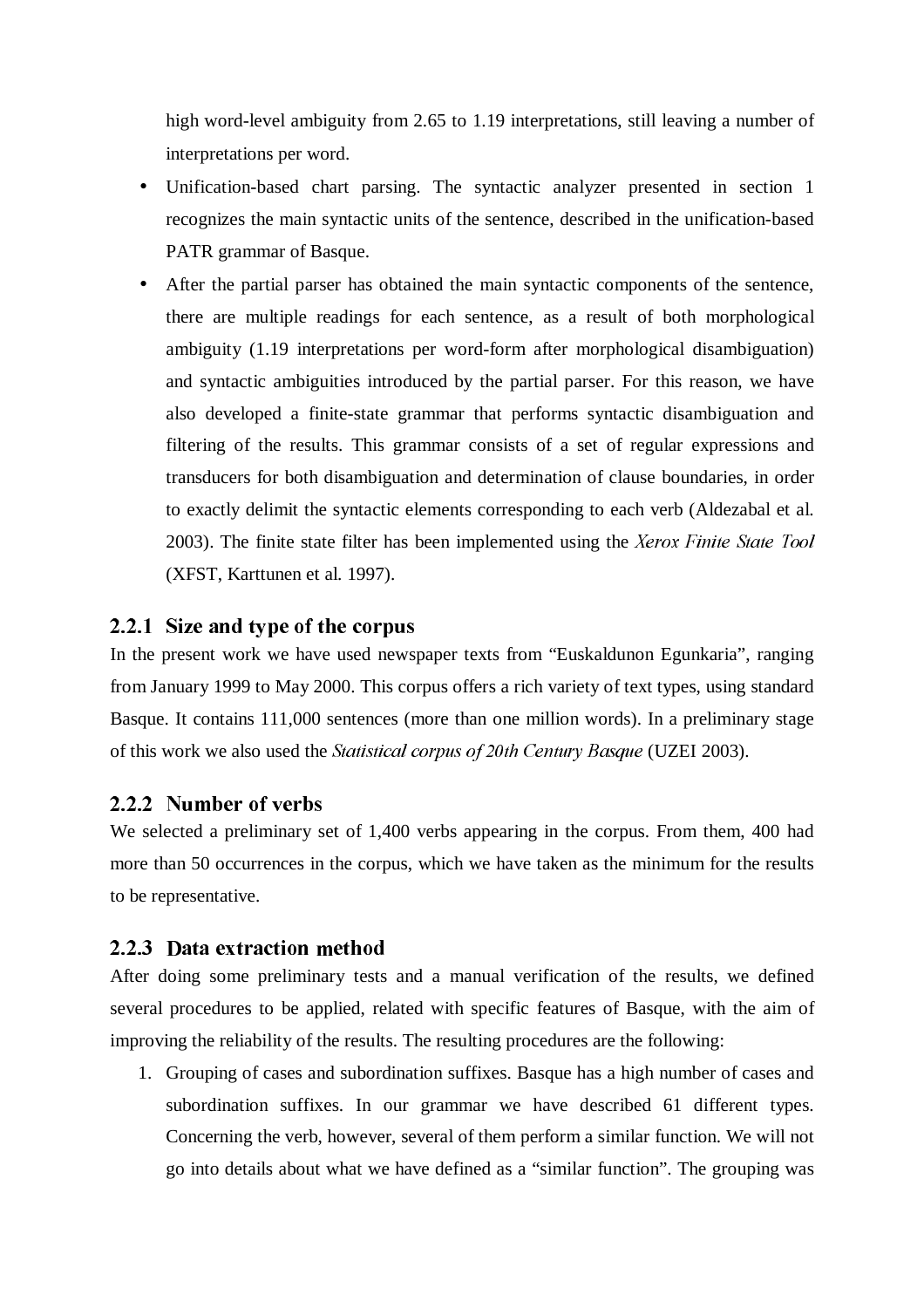made based mainly on the syntactic function (subject, object, …), also taking into account semantic relationships. So, for example, we have grouped subordination suffixes related to time: *-nean* (when),  $-t(z)$ *ean* (when), *-rako* (for when), *-terakoan* (while),  $\text{-}takoan$  (after),  $\text{-}ino$  (until),  $\text{-}netik$  (since),  $\text{-}neko$  (of when). We must also say that the grouping could be done in a different way depending on the definition of "similarity". After the grouping, we had 28 groups of elements.

2. Using the auxiliary verb. The auxiliary verb in Basque gives information about the "grammatical cases" (absolutive, ergative and dative). So, even when a sentence does not contain an NP corresponding to one of these cases, the auxiliary verb reflects their occurrence and, therefore, we can assume that the elements exist. This feature is characteristic of *pro-drop* languages. Nevertheless, in unergative verbs the object NP (marked with the absolutive case) does not exist, even when the auxiliary verb marks it. Taking these verbs into account, we have decided not to recover NPs in the absolutive case, because doing it the system would get incorrect information about all of the unergative verbs.

Summarizing, the recovering of cases has been applied in the following syntactic environments:

- If the auxiliary is of the type absolutive-ergative (this type of verb is usually represented by the form corresponding to the present indicative in third person singular: DU), the NP in the ergative case will be recovered. This assumption will be wrong for all the verbs associated to weather (to rain, to snow, ...), because they will never have a subject in the ergative case. However, as these verbs form a reduced set that could be treated separately, we estimated that the application of this heuristic will be useful.
- If the auxiliary verb is of the type absolutive-ergative-dative (DIO), the ergative and the dative NPs will be recovered.
- If the auxiliary verb is of the type absolutive-dative (ZAIO), the dative NP will be recovered.
- 3. Elimination of ill-formed syntactic combinations. Several combinations of cases with the auxiliary verb can never appear in a sentence and, consequently, we eliminated them, because they will always correspond to an error of the syntactic extraction system. Most of the times the errors appear because the main sentence and the subordinated ones are incorrectly delimited: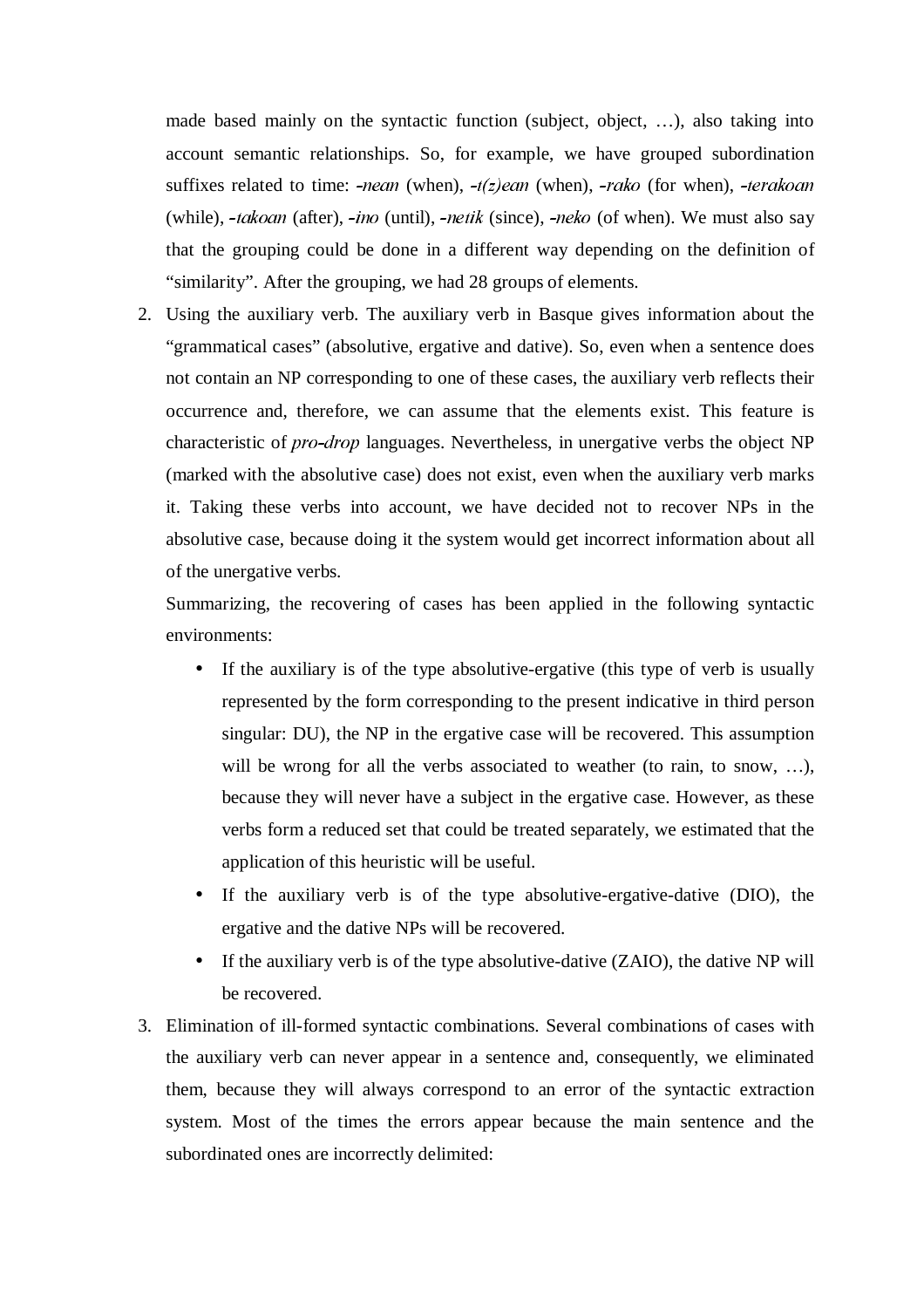- An ergative NP can never appear with an auxiliary verb of the absolutive (DA) or absolutive-dative type (ZAIO).
- A verb cannot contain two ergative NPs.
- Syntactic structures with more than five elements (arguments or adjuncts) are not common, and most of the times are a result of errors of our analyzer. For that reason, we did not take them into account.

|   | Input sentence                                                         | Output                                |
|---|------------------------------------------------------------------------|---------------------------------------|
| 1 | berrien<br>Bideoa<br>bezalako<br>euskarri<br>abantailak   <b>verb:</b> | hurbildu                              |
|   | azpimarratu zituen Villotak, eta<br>ildo<br>horretan                   | auxiliary: dela (DA)                  |
|   | dokumentala bideo-sorkuntzara hurbildu dela deritzo.                   | absolutive: dokumental                |
|   |                                                                        | head: documental (sing.)              |
|   | Villota stressed the advantages of new media such as                   | $i$ nessive $(in)$ : $i$ ldo horretan |
|   | video, and in a similar way he thinks that documental                  | $head:$ way $(sing.)$                 |
|   | has neared towards video creation.                                     | adlative(to): sorkuntzara             |
|   |                                                                        | head: creation (sing.)                |
| 2 | Unionista amorratuenek eta, gezurtia deitu zioten $verb$ :             | hurbildu                              |
|   | Trimbleri , <b>UUPko burua sarrerara hurbildu zenean</b> .             | auxiliary: zenean (DA)                |
|   |                                                                        | absolutive: UUPko burua               |
|   | And the most stubborn unionists called Trimble liar,                   | head: head (sing.)                    |
|   | when the head of UUP neared the entry.                                 | adlative(to): sarrerara               |
|   |                                                                        | head: entry (sing.)                   |
| 3 | Baina jendea frontoira hurbiltzen ari da , erantzuten verb:            | hurbildu                              |
|   | ari da .                                                               | auxiliary: da (DA)                    |
|   |                                                                        | absolutive: jendea                    |
|   | nearing the fronton, they<br>But people is<br>are                      | head: people                          |
|   | responding.                                                            | adlative(to): frontoira               |
|   |                                                                        | head: fronton (sing.)                 |
| 4 | Garaipena eskuan, Pascual Jover minutu batzuk verb: hurbildu           |                                       |
|   | beranduago hurbildu zen Vital kutxaren aretora .                       | auxiliary: zen (DA)                   |
|   | With the victory in his hands, Pascual Jover neared                    | absolutive: minutu batzuk             |
|   | the Vital hall several minutes later.                                  | head: minute (pl.)                    |
| 5 | Manifestazioa Hernani kaletik zihoala , pertsona bat                   | verb:<br>hurbildu                     |
|   | ondoko kale batetik hurbildu zen presoen aldeko                        | auxiliary: zen (DA)                   |
|   | oihalarekin eta eskuak goraturik, bake seinalean.                      | absolutive: pertsona bat              |
|   |                                                                        | head: person (sing.)                  |
|   | When the demonstration crossed Hernani street, one ablative (from):    |                                       |
|   | person neared with a sheet in favour of prisoners                      | ondoko kale batetik                   |
|   | from a street nearby and his hands up, in sign of                      | head: street (sing.)                  |
|   | peace.                                                                 |                                       |

Table 6. Examples of input sentences and their corresponding output.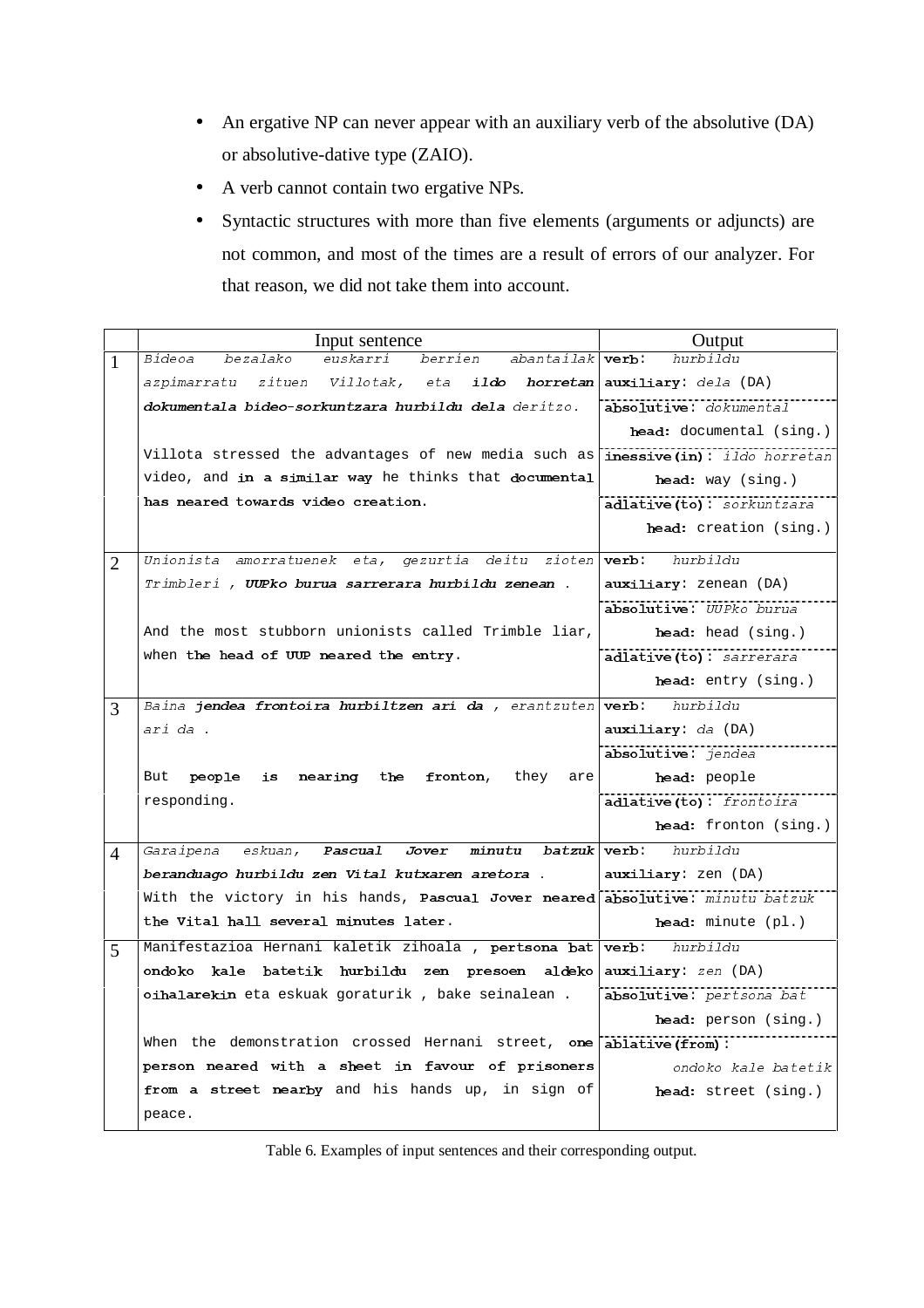#### 2.3 RESULTS

Table 6 presents an example of the results obtained by the system when applied to the verb  $hurbildu$  (to near). The second column contains the input sentence, where the subsentence corresponding to the target verb has been marked in bold type. The third column presents the result obtained by our system. For each instance of the target verb the system gets its auxiliary verb and, for each dependent, its case, head and number. For example, in sentence 1 the system finds NPs in the absolutive, inessive and adlative cases. The result will be the set of candidate dependents, where some of them will be arguments and the rest will correspond to adjuncts. For example, in sentence 1 the inessive NP  $ildo$  horretan (in the same way) is an adjunct, while the other NPs correspond to arguments.

Sentence 4 is an example where the system gets an incorrect result, because the syntactic analyzer does not recognize the temporal modifier *minutu batzuk beranduago* (several minutes later) as a single unit, due to a gap in the partial grammar. As a result, it incorrectly proposes *minutu batzuk* (several minutes, absolutive) as the subject of the target verb.

Finally, sentence 5 shows how sometimes the system does not obtain the complete list of dependents of a verb. In this example, the analyzer correctly identifies two dependents, but misses a third one: *presoen aldeko ohialarekin* (with a sheet in support of prisoners). This is due to unresolved ambiguity of the auxiliary verb *zen*, which can be both sentence final and a verb in the past tense. In this example, the correct reading corresponds to the past tense, which would imply that this element is a dependent. However, as the morphosyntactic disambiguation process is not able to decide about which one is the correct interpretation, the system, in case of doubt, does not take any risk, and discards the element, taking into account the sentence final interpretation. This strategy tries to maximize precision (that is, to minimize the number of incorrect dependents) at the cost of lowering recall (some correct elements will also be discarded).

In order to estimate the results obtained by our system, we tested three different approximations:

1. General frequency of dependents. With the aim of obtaining a general view of the corpus, we measured the relative frequency of each type of dependent, including all the cases for NPs (PPs) and each type of subordinated sentence. Figure 8 shows the ten kinds of dependents appearing most in the corpus (those that appear in more than 1% of the sentences). Table 7 shows the correspondence of the abbreviations in the table with their associated syntactic element.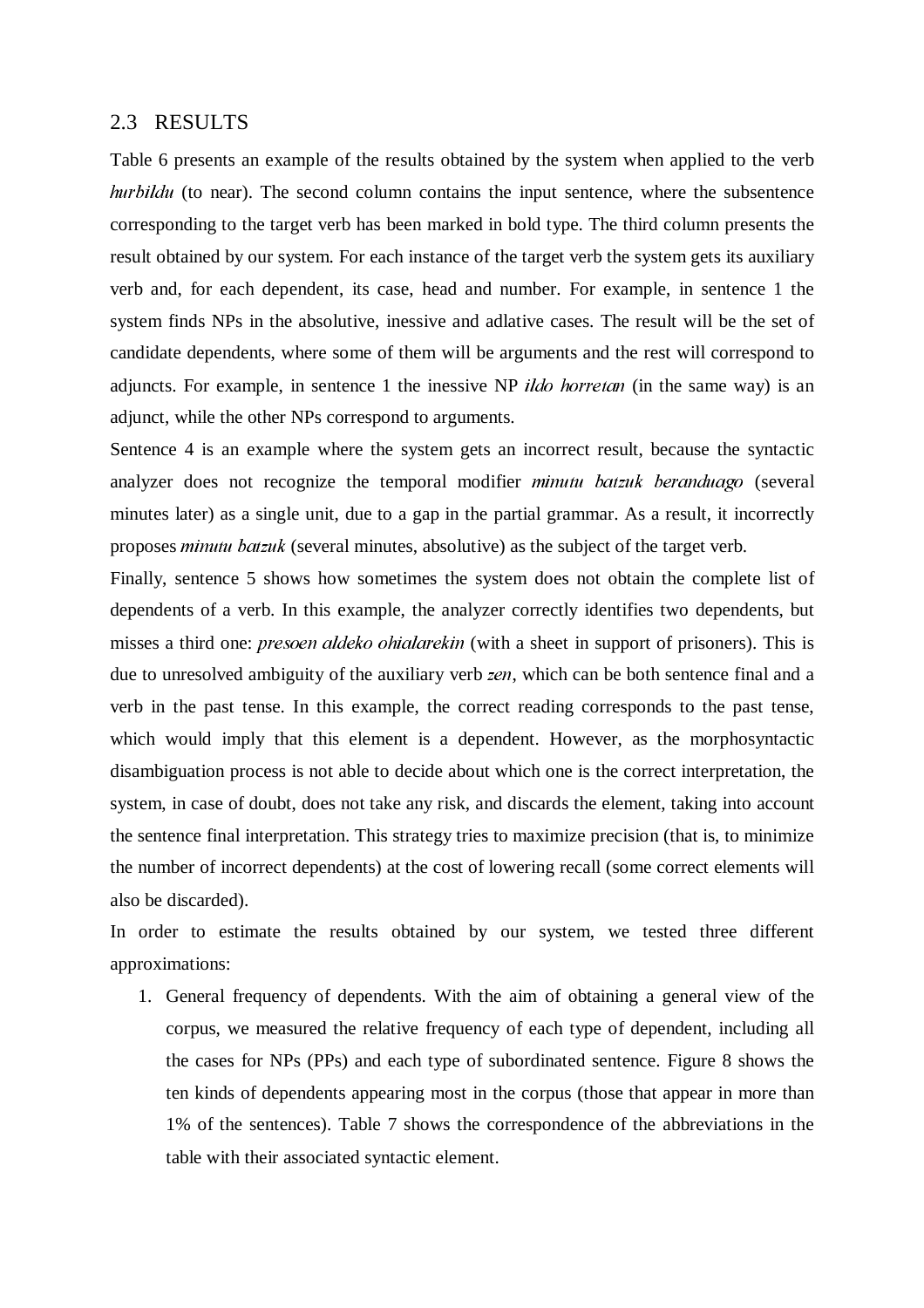

Figure 8. Most frequent cases and subordination suffixes appearing in the corpus.

| Case                  | Abbreviation | Example                    |
|-----------------------|--------------|----------------------------|
| absolutive            | abs          | THE HOUSE (object)         |
| ergative              | erg          | THE MAN (subject)          |
| inessive              | ine          | IN THE HOUSE               |
| dative                | dat          | TO THE MAN                 |
| completive            | compl        | (I know) THAT SHE WOULD    |
| subordinated sentence |              | <b>COME</b>                |
| adlative              | adl          | TO THE HOUSE               |
| ablative              | abl          | FROM THE HOUSE             |
| instrumental          | ins          | WITH THE HAMMER            |
| sociative             | <b>SOC</b>   | WITH THE MAN               |
| final subordinated    | final        | (I did it) FOR YOU TO COME |
| sentence              |              |                            |

Table 7. Different types of dependents.

Figure 8 shows that three types of dependents appear most frequently: NPs in the absolutive, ergative and inessive case. The high frequency of the absolutive case can be considered normal, as this is the case used to represent the subject of intransitive verbs as well as the object of transitive ones, that is, this case will appear with most of the verbs. Similarly, the ergative case is used as the subject of transitive and unergative verbs. The high frequency of the inessive case can be explained if we take into account that the corpus is formed by newspaper texts, which must be situated both in time and location.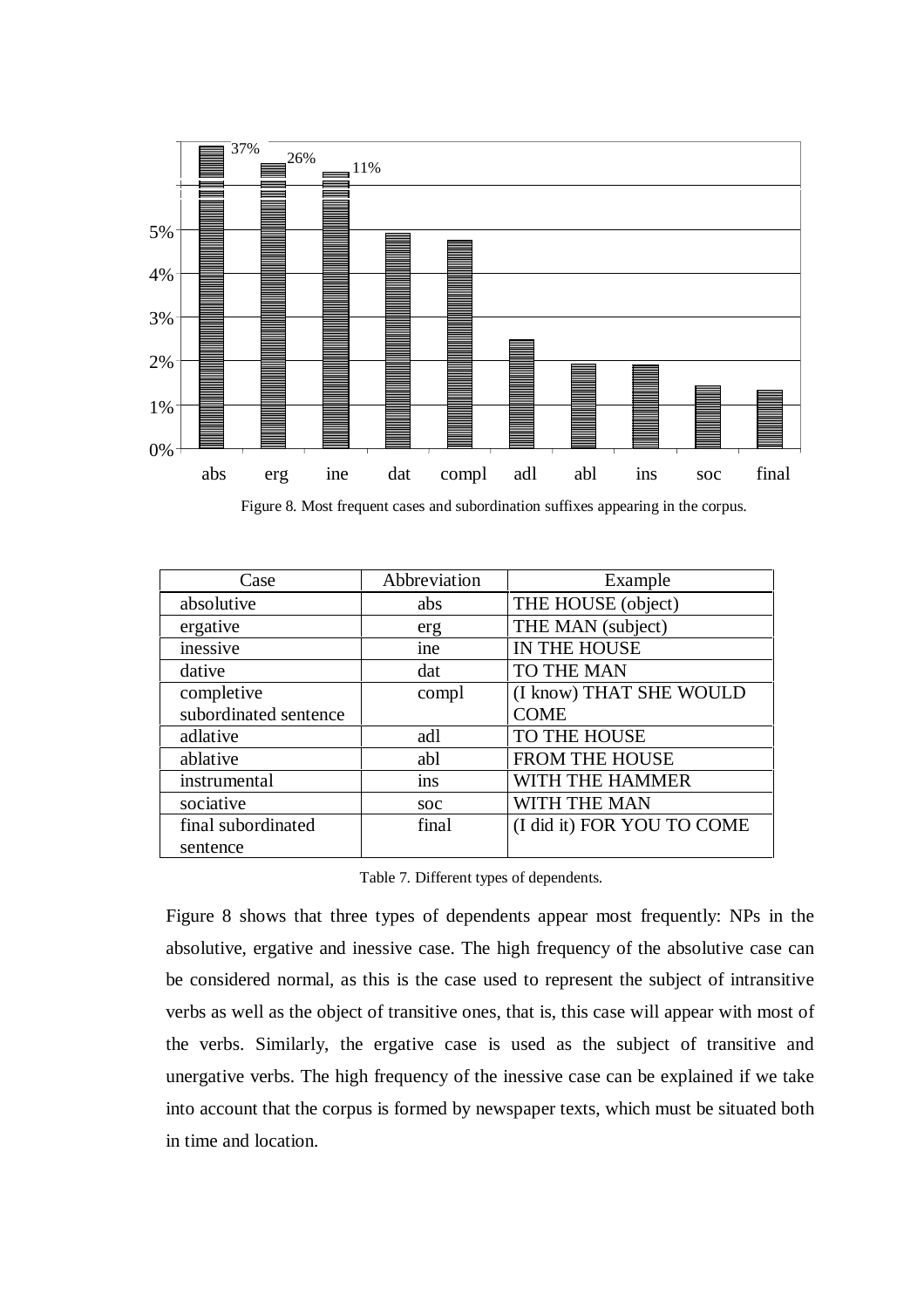

hidali  $\lim_{x \to \infty}$  (near) (go out) (return) (arrive) (go) (descend) (pass) (depart) (go out) (come) (look at)(constrain)(throw) (send)

Figure 9. Verbs with high frequency of ablative and adlative cases.

If we look at the next most frequent types of dependents, we find the dative case, typically representative of goal, and completive sentences. These can also be derived from the type of corpus, because many communicative verbs are used, containing a message that has to be transmitted (and sometimes has an associated goal). This is the case with verbs expressing volition, desire or preference.

Next to these elements we find the locative cases: ablative, adlative and instrumental (by, by means of), followed by the sociative and the subordination suffix  $-t(z)$  eko, which can be both final and completive.

2. In a second approximation we wanted to investigate the validity of the results regarding the ability of the system to detect certain types of verbs from their associated dependents. In our experiment we tried to select verbs corresponding to motion taking those verbs with the highest frequencies of the ablative (from) and adlative (to) cases. Figure 9 shows the 15 verbs with a highest frequency of these two cases in the corpus.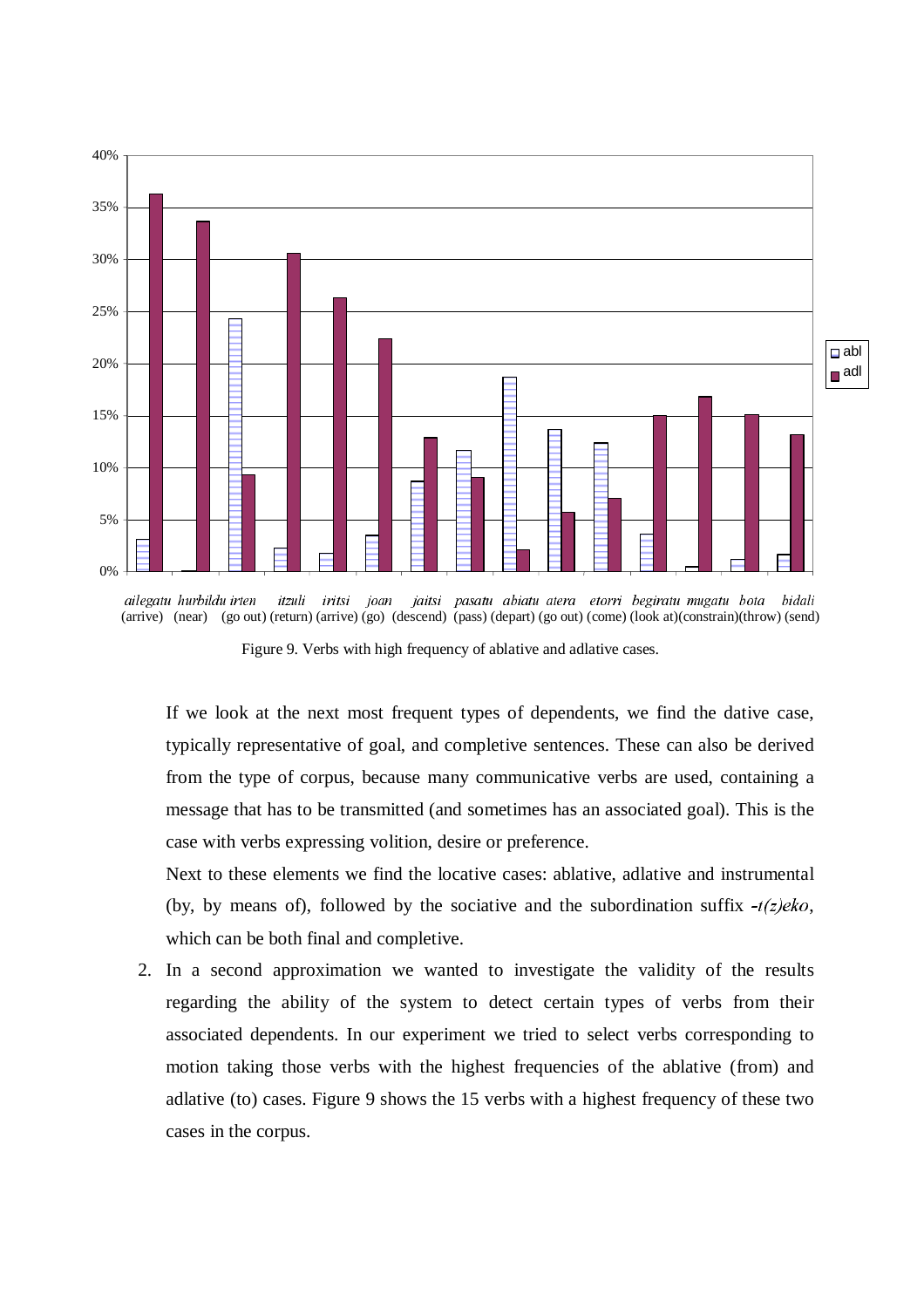

Figure 10. Frequency of elements appearing with each of five verbs.

The results show the usefulness of the system to find verbs with similar characteristics. From the 15 verbs with highest proportion of the cases ablative and adlative, 13 correspond to typical motion verbs. The two exceptions are  $mugatu$  (to constrain) and *begiratu* (to look at).

Even when all the verbs admit both cases, many times the verb shows preference for one of them. For example, the verb *hurbildu* (to near), in one extreme, is rarely accompanied by the ablative case. This asymmetry could be explained defining two subclasses of motion verbs:

- Verbs expressing source or beginning by means of the ablative case (from). This set would contain the following verbs, sorted by descending order of frequency: irten (to go out), abiatu (to depart), atera (to go out), etorri (to come) and *pasatu* (to pass).
- Verbs expressing destiny, which express a goal or arrival by means of the adlative case: ailegatu (to arrive), hurbildu (to near), itzuli (to return), iritsi (to arrive) and  $\text{joan}$  (to go).
- 3. Finally, we studied the frequencies of dependents for five common verbs: *agertu* (to appear), atera (to go out), erabili (to use), joan (to go) and ikusi (to see). Figure 10 shows the frequencies of elements appearing with each verb. The absolutive case has been omitted, because it is the most frequent one in all the verbs, due to the reasons explained before. The inessive is predominant, as it situates the sentences in

temporal and spatial coordinates. The ergative case gives the subject of actions. After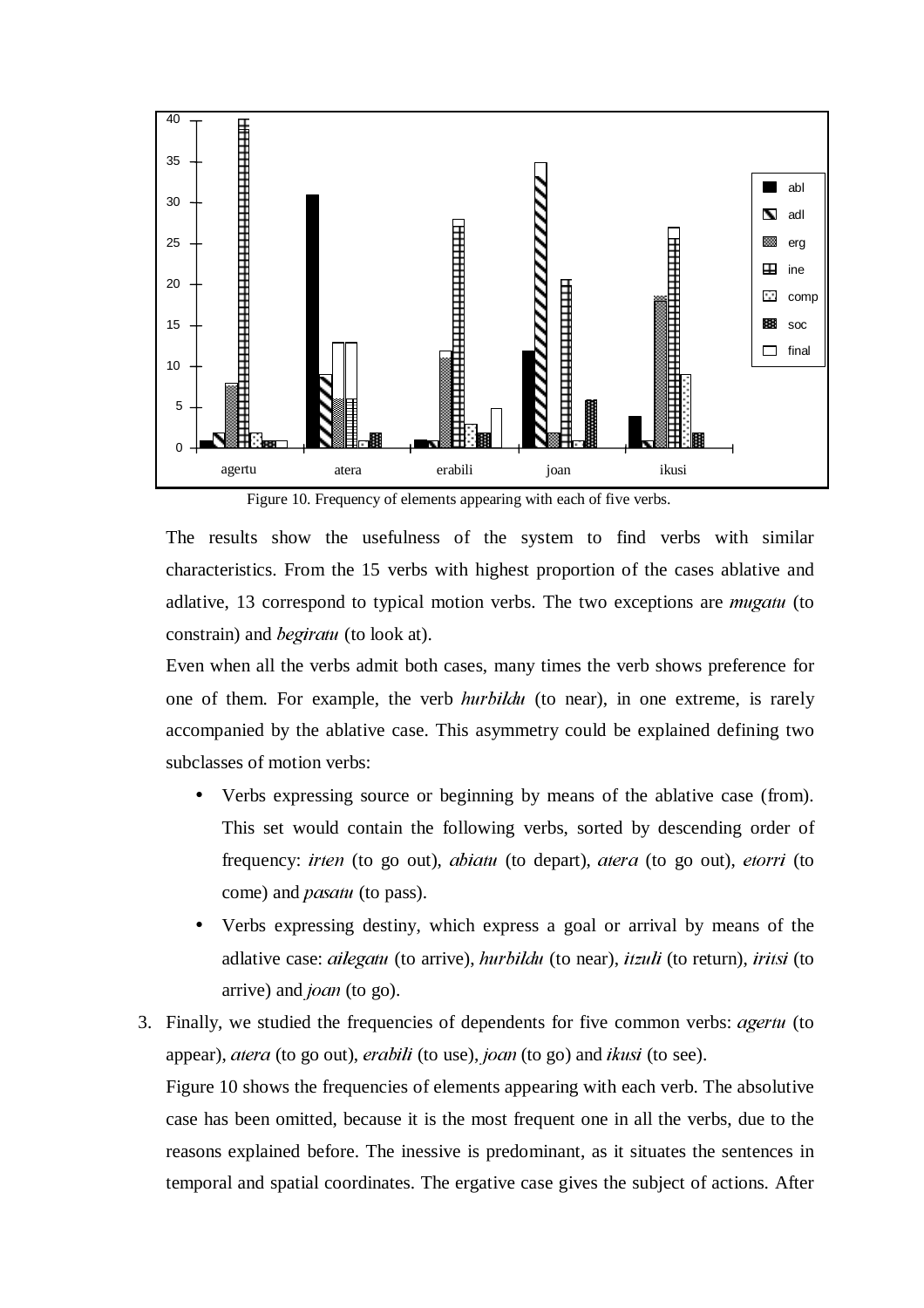these elements, we can see how each verb shows preference for different kinds of subcategorized elements. For example, the verb *erabili* (to use) contains a high proportion of subordinated sentences with the  $-t(z)$  eko suffix, expressing finality.

These results show that the tool is useful for the automatic selection of possible subcategorized elements. The information obtained can then be used by a linguist or processed by statistical methods to select subcategorization frames for verbs.

# 3 CONCLUSION

In this work we have presented PATRIXA, a syntactic analyzer for Basque based on a unification-based formalism (PATR), and its application to the automatic analysis of texts, in order to extract information on verbal subcategorization.

These are the main features of the syntactic analyzer:

- Lexical coverage. As the system is based on a wide-coverage lexical database of Basque (EDBL) with more than 70,000 entries, the system is very robust, capable of analyzing almost any word occurring in texts.
- Grammatical coverage. The system correctly analyzes NPs, PPs, simple sentences and subordinated sentences. However, the grammar does not address several linguistic phenomena such as coordination or complex sentences.
- Ambiguity. Many times the syntactic analyzer obtains more than one analysis for a piece of text. For example, *gizonak* can be both "the man"(subject) and "the men"(object). This has been dealt with by means of special disambiguation rules (Aldezabal et al. 2003).

In the second part of the work (section 2), we have presented the application of the grammar to the automatic analysis of texts, with the objective of obtaining information on verbal subcategorization. These are the main characteristics of the experiment:

- The corpus contains more than a million words of newspaper texts, with the objective of obtaining information about 1,400 verbs.
- The system obtained, for each verb and sentence, a list of its corresponding dependents (arguments and adjuncts). For evaluation we measured precision (the number of correctly selected elements / all the elements returned by the parser) and recall (the number of correctly selected elements / all the elements present in the sentence). The results are reliable, with 87% precision (this corresponds to the proportion of correctly selected dependents) and 66% recall (that is, the system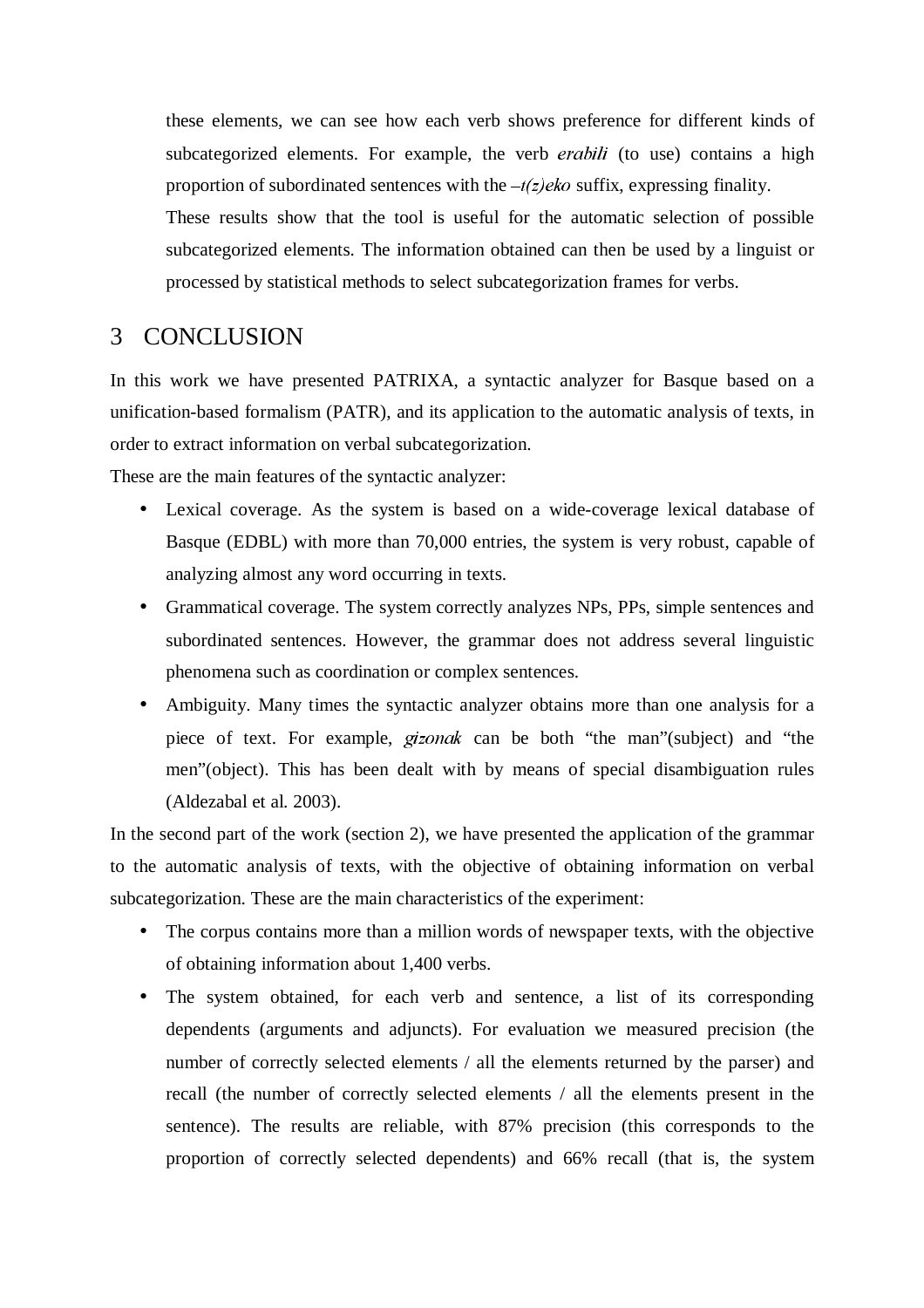obtained an analysis for 66% of the sentences). Although there is always a balance between recall and precision, we tried to maximize the latter, sometimes at the cost of lowering recall.

The following are the lines of work to continue in the future:

- Extension of the grammar. We plan to extend the grammar in two ways. First, including syntactic constructions not treated at the moment, such as coordination or complex sentences. Second, including subcategorization information, not present at the moment in the lexical database.
- Regarding the results of the analyzer, the information gathered will be used to manually and automatically extract subcategorization information about verbs.
- We also plan to compare the results with other works on extraction of subcategorization information. For example, (Arriola 2000) has studied the extraction of this kind of information from a dictionary (Sarasola 1997).

## ACKNOWLEDGEMENTS

This research has been supported by the European Commission (MEANING IST-2001- 34460), the Spanish Ministry of Science and Technology (Hermes TIC2000-0335-C03-03), the University of the Basque Country (9/UPV00141.226-14601/2002) and the Basque Government (ETORTEK2002/HIZKING21).

## BIBLIOGRAPHY

Abaitua J., Aduriz I., Agirre E., Alegria I., Arregi X., Artola X., Arriola J.M., Díaz de Ilarraza A., Ezeiza N., Gojenola K., Maritxalar M., Sarasola K., Urkia M., Zubizarreta J.R. 1992. Estudio comparativo de diferentes formalismos sintacticos para su aplicacion al euskara. Technical report, UPV/EHU/LSI.

Abaitua, J. 1988. Complex predicates in Basque: from lexical forms to functional structures. PhD, University of Manchester.

Abney S. P. 1997. Part-of-Speech Tagging and Partial Parsing. S. Young eta G. Bloothooft, editors, Corpus-Based Methods in Language and Speech Processing, Kluwer, Dordrecht.

Aduriz I., Arriola J.M., Artola X., Díaz de Ilarraza A., Gojenola K., Maritxalar M. 1997. Morphosyntactic disambiguation for Basque based on the Constraint Grammar Formalism. Conference on Recent Advances in Natural Language Processing, RANLP'97, Bulgaria.

Aduriz I., Aldezabal I., Ansa O., Artola X., Díaz de Ilarraza A., Insausti J. M. 1998. EDBL: a Multi-Purposed Lexical Support for the Treatment of Basque. Proceedings of the First International Conference on Language Resources and Evaluation, LREC'98, Granada.

Aduriz I. 2000. Morfologiatik Sintaxira Murriztapen Gramatika baliatuz. PhD Thesis, Department of Basque Philology, University of the Basque Country.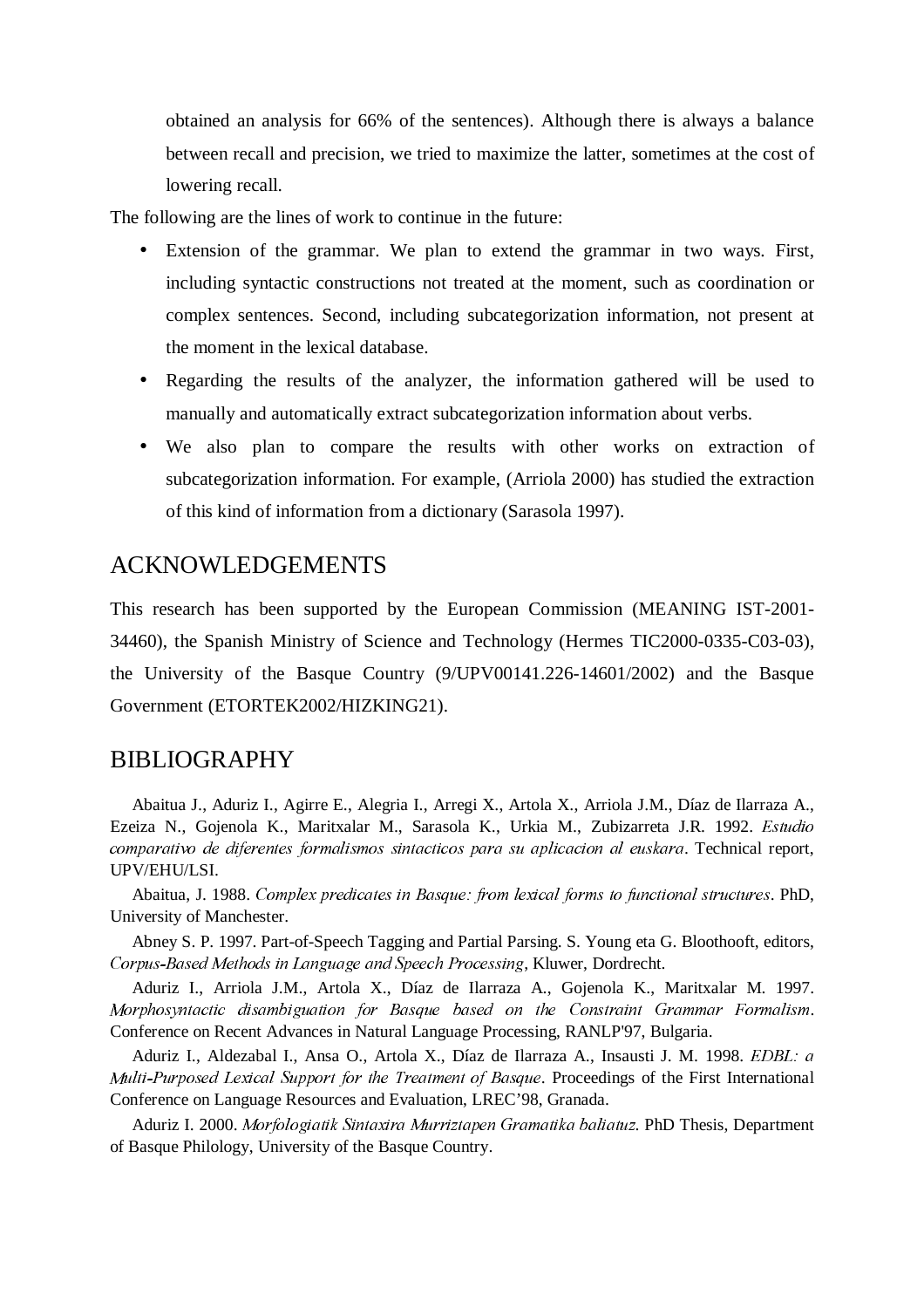Aduriz I., Arriola J. M. 2001. Euskararen murriztapen gramatika. Desanbiguazio morfologikoaren tratamendua, azterketa sintaktikoaren lehen urratsak eta aplikazioak. P. Lafitteren sortzearen mendemuga, Euskaltzaindia (Gramatika batzordea), Baiona.

Aduriz I., Aldezabal I., Alegria I., Arriola J., Díaz de Ilarraza A., Ezeiza N., Gojenola K. 2003 Finite State Applications for Basque. EACL'2003 Workshop on Finite-State Methods in Natural Language Processing, Hungary.

Agirre E., Arregi X., Arriola J.M., Artola X., Díaz De Ilarraza A., Insausti J.M., Sarasola K. 1995. Different issues in the design of a general-purpose Lexical Database for Basque. First Workshop on Applications of Natural Language to Databases, France.

Aldezabal I., Goenaga P., Gojenola K., Sarasola K. 1998. Subcategorización verbal vasca: propuesta inicial y herramienta de validación. Proceedings of SEPLN'98, Alicante.

Aldezabal I., Gojenola K., Sarasola K. 2000. A Bootstrapping Approach to Parser Development. Proceedings of the International Workshop on Parsing Technologies, IWPT'2000, Trento.

Aldezabal I., Aranzabe M., Atutxa A., Gojenola K., Sarasola K., Goenaga P. 2001. Extracción masiva de información sobre subcategorización verbal vasca a partir de corpus. Proceedings of SEPLN'2001, Jaén.

Aldezabal I., Atutxa A., Aranzabe M., Gojenola K., Oronoz M., Sarasola K. 2003. Application of finite-state transducers to the acquisition of verb subcategorization information. To appear in the Special Issue on Finite State Methods in NLP, Journal of Natural Language Engineering, Cambridge University Press.

Alegria I., Artola X., Sarasola K., Urkia M. 1996. Automatic morphological analysis of Basque. Literary & Linguistic Computing, Vol. 11, Nº 4, 193-203. Oxford University Press. Oxford.

Arriola J.M. 2000. Hauta-Lanerako Euskal Hiztegi-ko informazio lexikalaren erauzketa erdiautomatikoa eta bere integrazioa sistema konputazional batean. PhD Thesis, Department of Basque Philology, University of the Basque Country.

Bresnan J. 1982. The Mental Representaion of Grammatical Relations. The MIT Press, Cambridge, Massachusetts.

Briscoe T., Carroll J. 1997. Automatic Extraction of Subcategorization from Corpora. Proceedings of the Conference on Applied Natural Language Processing, ANLP-97, EEUU.

Carroll G., Rooth M. 1998. Valence Induction with a Head-Lexicalized PCFG. Proceedings of the Conference on Empirical Methods in Natural Language Processing, Granada.

Carroll J., Minen G., Briscoe T. 1998. Can Subcategorisation Probabilities Help a Statistical Parser? Proceedings of the 6th ACL/SIGDAT Workshop on Very Large Corpora, Montreal.

Chomsky, N. 1957. Syntactic structures. The Hague: Mouton.

Collins M. 1997. Three New Probabilistic Models for Statistical Parsing. Proceedings of the Conference of the Association for Computational Linguistics, ACL'97, Madrid.

Ezeiza N., Alegria I., Arriola J.M., Urizar R., Aduriz I. 1998. Combining Stochastic and Rule-Based Methods for Disambiguation in Agglutinative Languages. COLING-ACL'98, Montreal.

Gazdar G., Klein E., Pullum G., Sag I. 1985. Generalized Phrase Structure Grammar. Harvard University Press.

Goenaga P. 1980. Gramatika bideetan. Erein

Grishman R., Macleod C., Meyers A. 1994. Comlex syntax: building a computational lexicon. Proceedings of the Conference on Computational Linguistics, COLING-94, Japan.

Karlsson F., Voutilainen A., Heikkila J., Anttila A. 1995. Constraint Grammar: A Languageindependent System for Parsing Unrestricted Text. Mouton de Gruyter.

Karttunen L., Chanod J-P., Grefenstette G., Schiller A. 1997. Regular Expressions For Language Engineering. Journal of Natural Language Engineering, Cambridge University Press